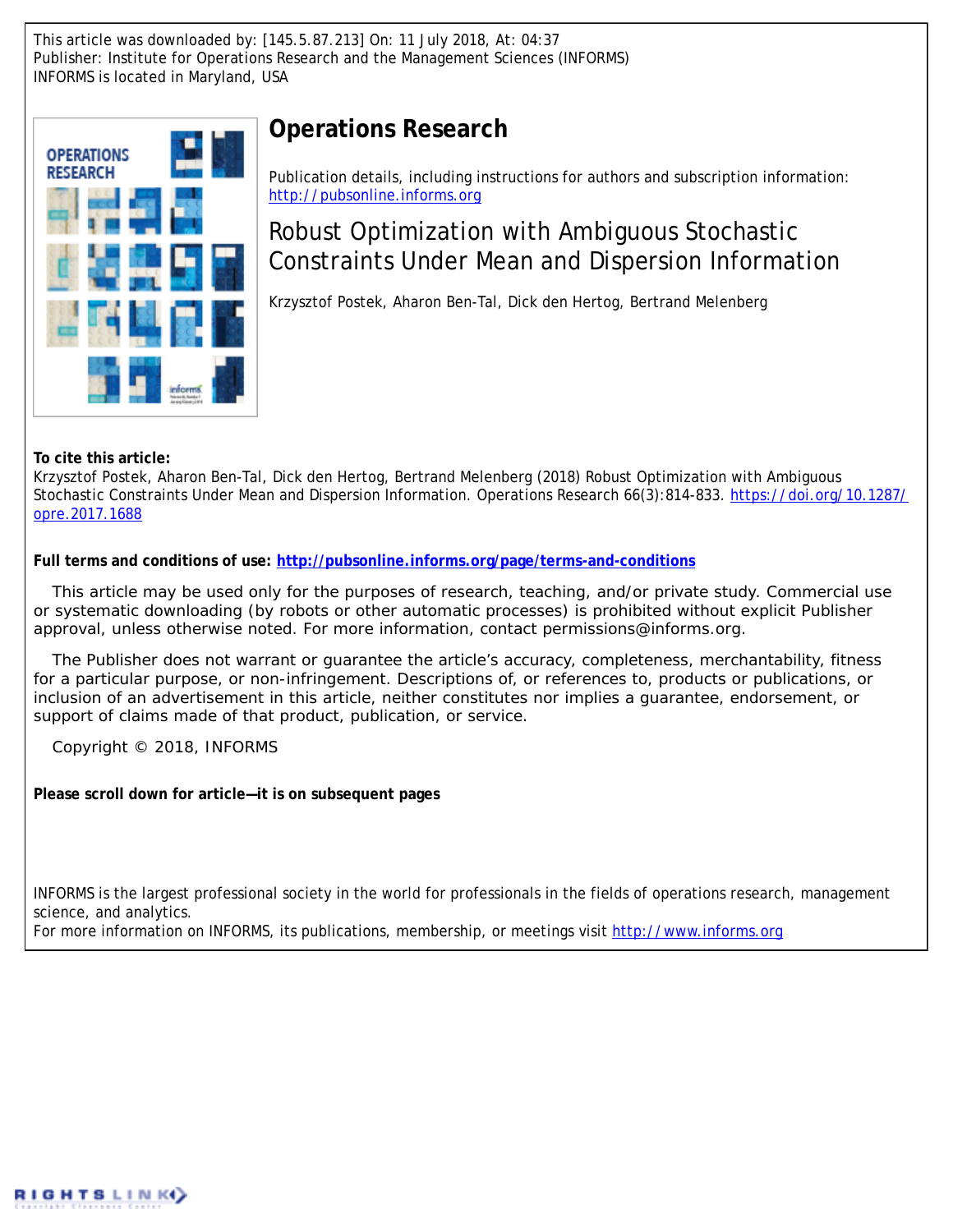# **Robust Optimization with Ambiguous Stochastic Constraints Under Mean and Dispersion Information**

**Krzysztof Postek,a, b Aharon Ben-Tal,b, c, d Dick den Hertog,<sup>e</sup> Bertrand Melenberg<sup>e</sup>**

**<sup>a</sup>** Econometric Institute, Erasmus University Rotterdam, 3062 PA Rotterdam, Netherlands; **<sup>b</sup>** Faculty of Industrial Engineering and Management, Technion–Israel Institute of Technology, Haifa 3200003, Israel; **<sup>c</sup>** Shenkar College, Ramat Gan 5252626, Israel; **<sup>d</sup>** Tilburg University, 5037 AB Tilburg, Netherlands; **<sup>e</sup>** CentER and Department of Econometrics and Operations Research, Tilburg University, 5037 AB Tilburg, Netherlands

Contact: [krzysztofp@technion.ac.il,](mailto:krzysztofp@technion.ac.il) **b**ttp://orcid.org/0000-0002-4028-3725 (KP); [abental@ie.technion.ac.il](mailto:abental@ie.technion.ac.il) (AB-T); [d.denhertog@tilburguniversity.edu,](mailto:d.denhertog@tilburguniversity.edu) <http://orcid.org/0000-0002-1829-855X> (DdH); [b.melenberg@tilburguniversity.edu](mailto:b.melenberg@tilburguniversity.edu) (BM)

**Received:** June 15, 2015 **Revised:** April 20, 2016; January 18, 2017; May 24, 2017 **Accepted:** August 3, 2017

**Published Online in Articles in Advance:** May 9, 2018

**Subject Classifications:** robust optimization; ambiguity; stochastic programming; chance constraints

**Area of Review:** Optimization

**https://doi.org/10.1287/opre.2017.1688**

**Copyright:** © 2018 INFORMS

**Abstract.** In this paper we consider ambiguous stochastic constraints under partial information consisting of means and dispersion measures of the underlying random parameters. Whereas the past literature used the variance as the dispersion measure, here we use the mean absolute deviation from the mean (MAD). This makes it possible to use the 1972 result of Ben-Tal and Hochman (BH) in which *tight* upper and lower bounds on the expectation of a convex function of a random variable are given. First, we use these results to treat ambiguous *expected feasibility* constraints to obtain exact reformulations for both functions that are convex and concave in the components of the random variable. This approach requires, however, the independence of the random variables and, moreover, may lead to an exponential number of terms in the resulting robust counterparts. We then show how upper bounds can be constructed that alleviate the independence restriction, and require only a linear number of terms, by exploiting models in which random variables are linearly aggregated. Moreover, using the BH bounds we derive three new safe tractable approximations of *chance constraints* of increasing computational complexity and quality. In a numerical study, we demonstrate the efficiency of our methods in solving stochastic optimization problems under mean-MAD ambiguity.

**Supplemental Material:** The electronic companion is available at [https://doi.org/10.1287/opre.2017.1688.](https://doi.org/10.1287/opre.2017.1688)

**Keywords: robust optimization • ambiguity • stochastic programming • chance constraints**

# **1. Introduction**

#### **1.1. Problem and Contribution**

Consider an optimization problem with a constraint

 $f(\mathbf{x}, \mathbf{z}) \leq 0$ ,

where  $\mathbf{x} \in \mathbb{R}^{n_x}$  is the decision vector,  $\mathbf{z} \in \mathbb{R}^{n_{\mathbf{z}}}$  is an uncertain parameter vector, and  $f(\cdot, z)$  is assumed to be convex for all **z**. There are three principal ways to address such constraints. One of them is *robust optimization*. In this approach,  $U$  is a user-provided convex compact uncertainty set and the constraint is to hold for all  $z \in \mathcal{U}$ , i.e., **x** is robust feasible if

<span id="page-1-0"></span>
$$
\sup_{\mathbf{z}\in\mathcal{U}}f(\mathbf{x},\mathbf{z})\leq 0.\tag{1}
$$

The key issue in this approach is to reformulate [\(1\)](#page-1-0) to an equivalent, computationally tractable form (Ben-Tal and Nemirovski [1998;](#page-19-0) Ben-Tal et al. [2009,](#page-19-1) [2015\)](#page-19-2).

In the other approaches, which go under the name of *distributionally robust optimization* (DRO), **z** is a *random* parameter vector whose distribution  $\mathbb{P}_{z}$  belongs to a set  $\mathcal{P}$  (the so-called *ambiguity set*). A typical example for  $\mathcal P$  is a set of all distributions with given values of the first two moments. In such a setting, there are

two principal constraint types: the *worst-case expected feasibility constraints*:

<span id="page-1-1"></span>
$$
\sup_{\mathbb{P}_z \in \mathcal{P}} \mathbb{E}_{\mathbb{P}_z} f(\mathbf{x}, \mathbf{z}) \leq 0,\tag{2}
$$

and *chance constraints*:

<span id="page-1-2"></span>
$$
\sup_{\mathbb{P}_{\mathbf{z}} \in \mathcal{P}} \mathbb{P}_{\mathbf{z}}(f(\mathbf{x}, \mathbf{z}) > 0) \le \epsilon.
$$
 (3)

For constraint [\(2\)](#page-1-1) the key challenge is, for a given ambiguity set  $\mathcal{P}$ , to obtain a tractable exact form of the worst-case expectation, or a good upper bound. Constraint [\(2\)](#page-1-1) is also used in the construction of safe approximation of the ambiguous chance constraint [\(3\)](#page-1-2), where by a *safe approximation* is meant a system  $\mathcal P$  of computationally tractable constraints, such that **x** feasible for  $\mathcal{S}$ is also feasible for constraint [\(3\)](#page-1-2).

In this paper, we consider problems with ambiguity sets consisting of distributions having given meandispersion measures. The literature of these types of problems started with the paper by Scarf [\(1958\)](#page-20-0). Under mean-variance information, Scarf derived the exact worst-case expectation formula for a singlevariable piecewise linear objective function used in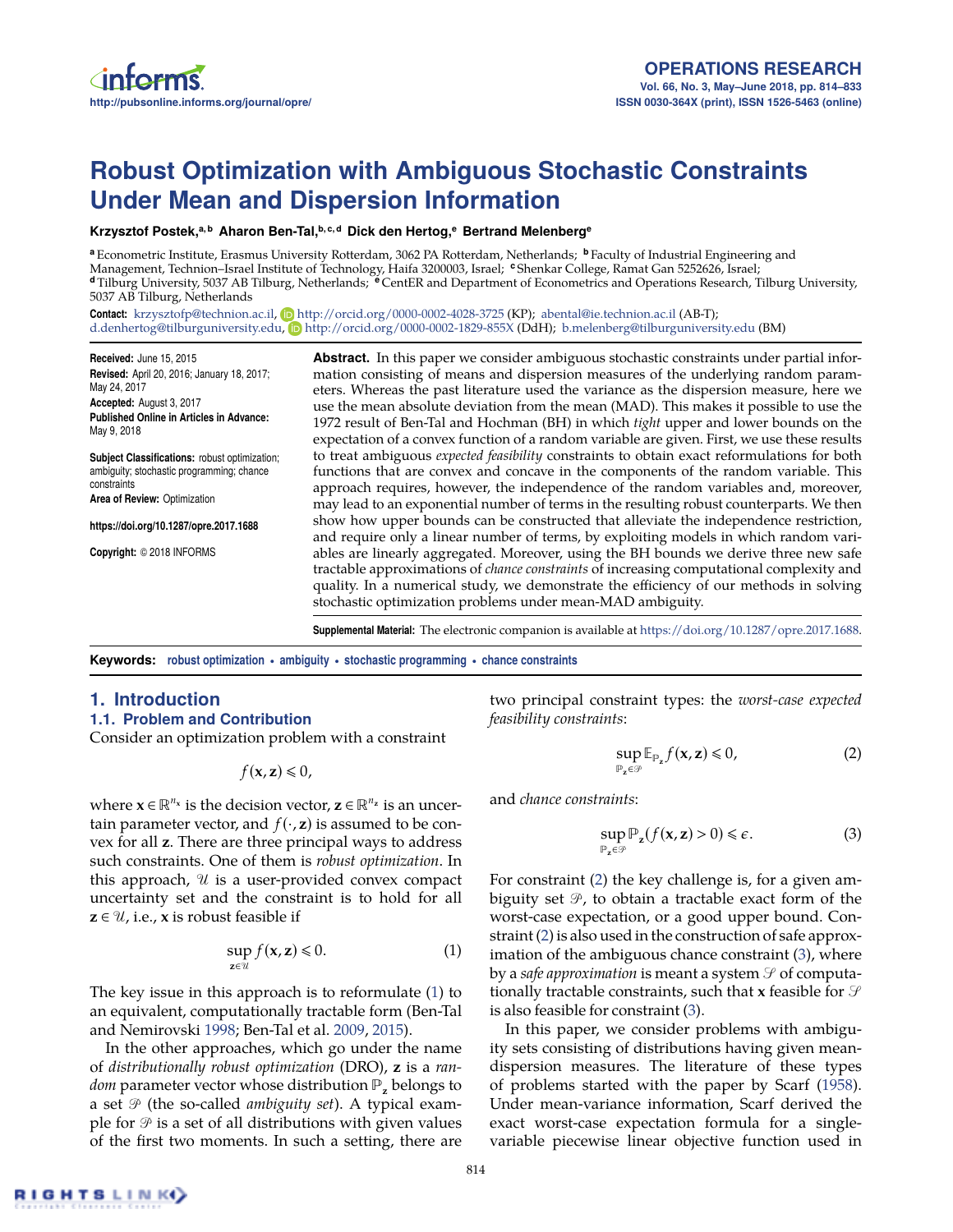the newsvendor problem. Later, his result has been extended to more elaborate cases of inventory and newsvendor problems by, for example, Gallego [\(1992\)](#page-20-1), Gallego et al. [\(2001\)](#page-20-2), and Perakis and Roels [\(2008\)](#page-20-3). In a paper by Popescu [\(2007\)](#page-20-4), it has been proved that for a wide class of increasing concave utility functions the problem of maximizing the worst-case expected utility under mean-variance distributional information reduces to solving a parametric quadratic optimization problem.

In a broader context, the idea of constructing an approximation of the worst-case expectation of a given function by a discrete distribution falls into the category of bounding strategies based on distributional approximation; see Edirisinghe [\(2011\)](#page-20-5) who provides a broad overview of results obtained in this field. Rogosinsky [\(1958\)](#page-20-6) and Karr [\(1983\)](#page-20-7) show that the worst-case probability distributions corresponding to the moment problems are discrete, with a number of points corresponding to the number of moment conditions. Shapiro and Kleywegt [\(2002\)](#page-20-8) develop a duality theory for stochastic programs where the saddle points are also vectors of discrete probabilities. Dupačová [\(1966\)](#page-20-9) and Gassmann and Ziemba [\(1986\)](#page-20-10) give convex upper bounds on the expectation of a convex function under first-moment conditions over a polyhedral support, based on the dual of the related moment problem. Birge and Wets [\(1987\)](#page-19-3) and Edirisinghe and Ziemba [\(1994a\)](#page-20-11) extend this approach to distributions with unbounded support. Dulá [\(1992\)](#page-19-4) provides a bound for the expectation of a simplicial function of a random vector using first moments and the sum of all variances. His approach is extended by Kall [\(1991\)](#page-20-12) demonstrating that the related moment problems can be solved using nonsmooth optimization problems with linear constraints. Other notable works in this field include Frauendorfer [\(1988\)](#page-20-13) and Edirisinghe and Ziemba [\(1992,](#page-20-14) [1994b\)](#page-20-15).

As already mentioned, constraint [\(2\)](#page-1-1) can also be used to construct safe approximations of chance constraint [\(3\)](#page-1-2). This is typically achieved by constructing the worst-case expectations used in Markov or Chebyshev inequalities or the conditional value-atrisk; see, for example, Rockafellar and Uryasev [\(2000\)](#page-20-16), Nemirovski and Shapiro [\(2006\)](#page-20-17), and Ben-Tal et al. [\(2009\)](#page-19-1). An alternative to this approach is to use duality results for moment problems to evaluate the worst-case expectations of characteristic functions, which began with the work of Isii [\(1962\)](#page-20-18).

Despite numerous works, to the best of our knowledge, no *closed-form tight upper bounds* are known on the expectations of *general convex functions* under mean-variance information. Similarly, there are no exact, computationally tractable formulations of linear chance constraints under mean-variance information under the independence assumption. Surprisingly, already in 1972, a result of Ben-Tal and Hochman [\(1972\)](#page-19-5) (from now on referred to as BH) was available, providing tight upper and lower bounds on the expectation of a general convex  $f(\mathbf{x}, \cdot)$  for the case where  $\mathcal P$  consists of all distributions of componentwise independent **z** with known supports, means, but with another dispersion measure: the *mean absolute deviation from the mean (MAD)*. In this setup, our contributions can be summarized as follows:

• We show how the result of BH can be used to obtain exact reformulations of worst-case expected feasi-bility constraints [\(2\)](#page-1-1) for  $f(\mathbf{x}, \cdot)$  *convex* in the components of **z** under mean-MAD distributional information on **z** whose components are independent. We show how the same can be achieved for  $f(\mathbf{x}, \cdot)$  *concave* in the components of **z** with additional information on the probability that a component  $z_i$  is greater than or equal to its mean  $\mu_i.$  In this way, we are able to obtain an entire interval for the value of the left-hand side in [\(2\)](#page-1-1) so that it is known precisely what is the remaining ambiguity after the distributional information is accounted for. These reformulations involve a number of terms that are exponential in the dimension of **z**. However, for the important special case of linearly aggregated random variables  $\mathbf{a}^{\dagger} \mathbf{z}$  and  $\mathbf{a}(\mathbf{x})^{\dagger} \mathbf{z}$ , with  $\mathbf{a}(\cdot)$  affine, we derive new, polynomial-size, upper bounds on the worst-case expectations of  $f(\mathbf{x}, \mathbf{a}^\top \mathbf{z})$  and nonnegative  $f(\mathbf{a}(\mathbf{x})^\top \mathbf{z})$ , where  $f(\mathbf{x}, \cdot)$  and  $f(\cdot)$  are convex.

• Under the assumption of independent random variables *z<sup>i</sup>* , we derive new tractable safe approximations of chance constraint [\(3\)](#page-1-2) under mean-MAD information. In particular, in the mean-dispersion setting of this paper we obtain new improved Bernstein-type tractable approximations based on the *exponential polynomials*, resolving thus an unsolved case of section 4.3.6 of Ben-Tal et al. [\(2009\)](#page-19-1).

• Examples and numerical experiments illustrating our approach show, among others, (i) the power of DRO to enhance RO solutions in the case of existence of multiple optimal RO solutions; (ii) that the solutions based on the linear aggregation techniques yield good results and circumvent the exponential growth of the number of components in the expression for the bounds; (iii) the importance of accounting for the independence or dependence of stochastic parameters for the quality of solutions to DRO problems; and (iv) the power of the exponential polynomial-based safe tractable approximation of chance constraints.

The supports, means, and MADs of the *z<sup>i</sup>* 's can be estimated from past data using, for example, the procedures given in the electronic companion. There, we also refer to statistical procedures for testing independence of random variables. Compared to the variance, the MAD has some advantages. First, for the MAD we have closed-form tight upper and lower bounds on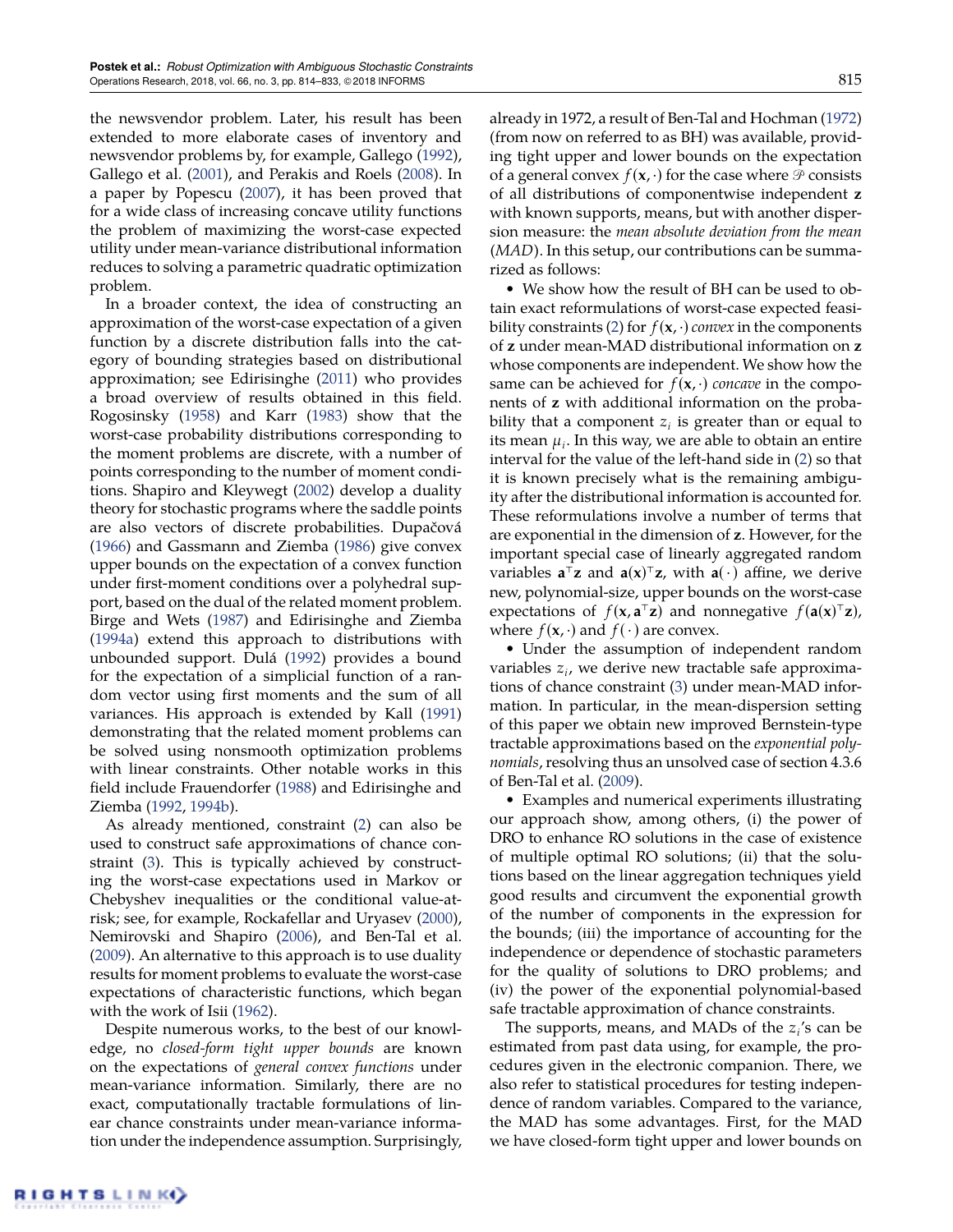the expectations of general *convex* and *concave* functions, which are not available for the variance, and we use these for both [\(2\)](#page-1-1) and [\(3\)](#page-1-2). Second, compared to the variance, the MAD enjoys the following statistical properties: (i) For some distributions the MAD exists whereas the second moment does not—an example of this is the class of stable distributions or the  $t_2$  distribution; see Ben-Tal and Hochman [\(1985\)](#page-19-6) and the electronic companion. (ii) From the point of view of robust statistics, in certain situations involving outlier observations in the data the MAD exhibits a better *asymptotic relative efficiency* compared to the standard deviation; see Huber and Ronchetti [\(2009\)](#page-20-19). (iii) In situations where even small deviations need to be accounted for (for example, the implementation error example considered in the electronic companion), the MAD gives a greater relative weight to small deviations, compared to the variance.

In the electronic companion we list some properties of the MAD and exact formulas for its value for several known distributions. For more references related to the MAD, we refer the reader to Gorard [\(2005\)](#page-20-20) and El Amir [\(2012\)](#page-20-21). The statistical properties of the MAD do not mean, however, that MAD should be the dispersion measure in every application—one must always consider in full the statistical properties of the application at hand and the computational complexity of the resulting problem formulation.

#### **1.2. Alternative Ambiguity Setups**

There are alternative ways of specifying the set  $\mathcal{P}$ , for example, as sets of distributions deviating from a known distribution according to a certain distance measure (see, for example, Ben-Tal et al. [2013,](#page-19-7) where φ-divergence distance-like measures are used). For a broad overview of types of ambiguity sets we refer the reader to Postek et al. [\(2016\)](#page-20-22) and Hanasusanto et al. [\(2015\)](#page-20-23). Among these alternative setups, there are some cases for which exact reformulations are possible. For the worst-case expectation constraints, examples are given in Ben-Tal et al. [\(2013\)](#page-19-7), Wiesemann et al. [\(2014\)](#page-20-24) and Esfahani and Kuhn [\(2017\)](#page-20-25). Settings in which exact reformulations are possible for individual chance constraints are, for example, given in Calafiore and El Ghaoui [\(2006\)](#page-19-8) and Jiang and Guan [\(2016\)](#page-20-26).

When the components of the random vector **z** are not independent, there are some specific examples of the objective functions  $f(x, z)$ , where exact results or approximations can be obtained; see Delage and Ye [\(2010\)](#page-19-9), Goh and Sim [\(2010\)](#page-20-27), and Zymler et al. [\(2013\)](#page-20-28).

An important contribution is Wiesemann et al. [\(2014\)](#page-20-24) who have recently introduced a class of quite general ambiguity sets for which they derive computationally tractable counterparts of worst-case expected feasibility constraints for a certain class of convex  $f(\mathbf{x}, \cdot)$ . In their framework, independence of the components of **z** cannot be modeled explicitly and has to be approximated, for example, by bounds on the covariance matrix of **z**. Therefore, our and their approaches are not comparable in a general *convex function* setup. In the electronic companion, we illustrate the marked difference between the two approaches when  $f(\mathbf{x}, \mathbf{z}) =$  $exp(x^T z)$  where, without the assumption of independence, the resulting robust constraint is *strictly convex* in the uncertain parameter. In their approach, *convexity* in the uncertain parameter is required, whereas ours can also deal with the *concavity* case; see Example 2 of Section [3.3.](#page-6-0)

In the specific case of aggregated random variables discussed in Section [4,](#page-8-0) we drop the assumption of independence and, therefore, the methods can be compared. From a theoretical standpoint, in this case the advantage of our aggregation approach is the simplicity of deriving the approximate bounds for general convex functions  $f(\mathbf{x}, \cdot)$  and  $f(\cdot)$ —they do not require an exponential number of terms. The advantage of Wiesemann et al. [\(2014\)](#page-20-24) is the exactness of their reformulation. However, in their approach  $f(\mathbf{x}, \cdot)$  has to satisfy some additional tractability conditions or an additional optimization problem needs to be solved.

#### **1.3. Paper Structure**

In Section [2,](#page-3-0) we describe the mean-MAD results of BH. In Section [3,](#page-5-0) we show how the mean-MAD results can be used in optimization problems involving stochastic constraints [\(2\)](#page-1-1). In Section [4](#page-8-0) we outline the results for the case of linearly aggregated random variable. Section [5](#page-11-0) includes new results on safe tractable approximations of chance constraints [\(3\)](#page-1-2). Section [6](#page-13-0) includes numerical examples illustrating our approach and Section [7](#page-19-10) concludes.

# <span id="page-3-0"></span>**2. Bounds on the Expectation of a Convex Function of a Random Variable**

#### **2.1. Introduction**

In this section we introduce the results of BH on tight upper and lower bounds on the expected value of a convex function of a componentwise independent  $\mathbf{z} = (z_1, \dots, z_{n_\mathbf{z}})^\top$ . From now on, we drop the subscript **z** from  $P_z$  and the probability distribution applies to **z**. The pieces of partial distributional information on *z<sup>i</sup>* 's constituting the ambiguity sets in BH are the following:

(i) Support including intervals:  $supp(z_i) \subseteq [a_i, b_i]$ , where  $-\infty < a_i \le b_i < \infty$ ,  $i = 1, ..., n_z$ . BH show also that their bounds hold in cases where  $a_i = -\infty$  and/or  $b_i =$ +∞. We illustrate this in Remark [3.](#page-4-0) In the remainder of the paper, however, we concentrate on the bounded case, with RO applications in mind.

(ii) Means:  $\mathbb{E}_{\mathbb{P}}(z_i) = \mu_i$ .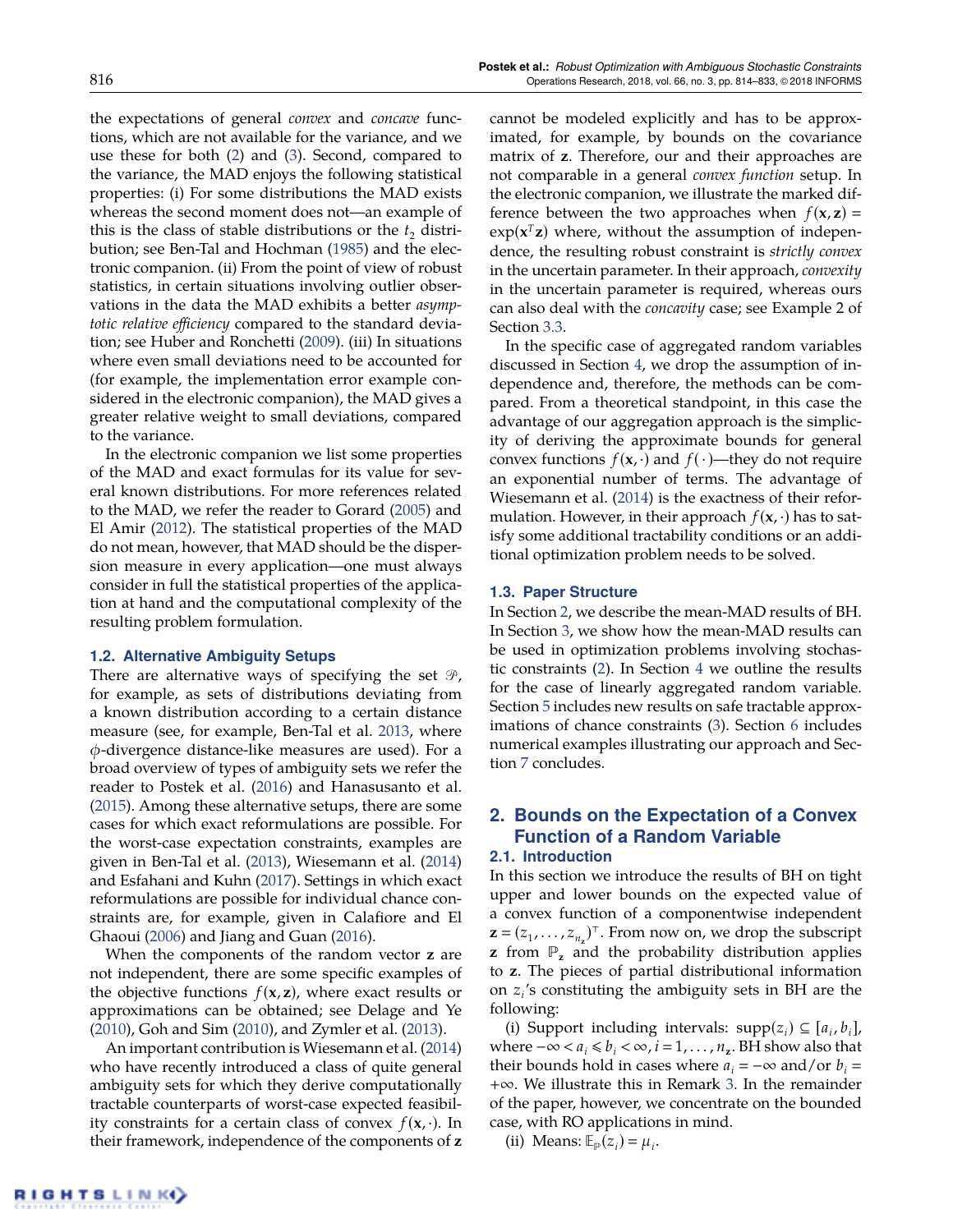(iii) Mean absolute deviations from the means (MAD):  $\mathbb{E}_{p}|z_i - \mu_i| = d_i$ . The MAD is known to satisfy the bound (BH, lemma 1):

<span id="page-4-3"></span>
$$
0 \le d_i \le d_{i, \max} = \frac{2(b_i - \mu_i)(\mu_i - a_i)}{b_i - a_i}, \quad i = 1, ..., n_z.
$$
 (4)

(iv) Probabilities of *z<sup>i</sup>* 's being greater than or equal to  $\mu_i$ :  $\mathbb{P}(z_i \ge \mu_i) = \beta_i$ . For example, in the case of continuous symmetric distribution of  $z_i$  we know that  $\beta_i =$ 0.5. This quantity is known to satisfy the bounds:

$$
\frac{d_i}{2(b_i - \mu_i)} = \underline{\beta}_i \leq \beta_i \leq \overline{\beta}_i = 1 - \frac{d_i}{2(\mu_i - a_i)}, \quad i = 1, \dots, n_z.
$$
\n(5)

Using these building blocks, we define two types of ambiguity sets  $\mathcal{P}$ :

• The (µ, *d*) *ambiguity set*, consisting of the distributions with known (i)–(iii) for each *z<sup>i</sup>* :

$$
\mathcal{P}_{(\mu,d)} = \{ \mathbb{P}: \text{supp}(z_i) \subseteq [a_i, b_i], \mathbb{E}_{\mathbb{P}}(z_i) = \mu_i, \mathbb{E}_{\mathbb{P}} |z_i - \mu_i| = d_i, \forall i, z_i \perp z_j, \forall i \neq j \},
$$
(6)

where  $z_i \perp z_j$  denotes the stochastic independence of components  $z_i$  and  $z_j$ .

• The (µ, *d*, β) *ambiguity set*, consisting of the distributions with known (i)–(iv) for each *z<sup>i</sup>* :

$$
\mathcal{P}_{(\mu,d,\beta)} = \{ \mathbb{P} : \mathbb{P} \in \mathcal{P}_{(\mu,d)}, \mathbb{P}(z_i \ge \mu_i) = \beta_i, \forall i \}.
$$
 (7)

In the following, we present the results of BH on

$$
\max_{\mathbb{P}\in\mathcal{P}_{(\mu,d)}}\mathbb{E}_{\mathbb{P}}f(\mathbf{z}), \max_{\mathbb{P}\in\mathcal{P}_{(\mu,d,\beta)}}\mathbb{E}_{\mathbb{P}}f(\mathbf{z}) \quad \text{and} \\ \min_{\mathbb{P}\in\mathcal{P}_{(\mu,d)}}\mathbb{E}_{\mathbb{P}}f(\mathbf{z}), \min_{\mathbb{P}\in\mathcal{P}_{(\mu,d,\beta)}}\mathbb{E}_{\mathbb{P}}f(\mathbf{z}),
$$

where  $f: \mathbb{R}^{n_z} \to \mathbb{R}$  is convex. We note that in the case of concave  $f(\cdot)$  the upper bounds become lower bounds, and vice versa.

#### **2.2. One-Dimensional** *z*

We begin with the simpler and more illustrative case of one-dimensional random variable *z*. For that reason, we drop the subscript *i*.

*Upper bounds.* BH show the following:

<span id="page-4-1"></span>
$$
\max_{\mathbb{P}\in\mathcal{P}_{(\mu,d)}} \mathbb{E}_{\mathbb{P}} f(z) = p_1 f(a) + p_2 f(\mu) + p_3 f(b), \tag{8}
$$

where

<span id="page-4-2"></span>
$$
p_1 = \frac{d}{2(\mu - a)}, \quad p_2 = 1 - \frac{d}{2(\mu - a)} - \frac{d}{2(b - \mu)},
$$

$$
p_3 = \frac{d}{2(b - \mu)}.
$$
(9)

<span id="page-4-5"></span>Hence, the worst-case distribution is a three-point distribution on  $\{a, \mu, b\}$ . The same bound holds for the (µ, *d*, β) ambiguity set.

**Remark 1.** A special case of [\(8\)](#page-4-1) and [\(9\)](#page-4-2) is the upper bound on  $f(z)$  when only the interval  $[a, b]$  and the mean  $\mu$  are known. Such a bound is known as the Edmundson-Madansky bound (Edmundson [1956,](#page-20-29) Madansky [1959\)](#page-20-30):

$$
\max_{\mathbb{P}\in\mathcal{P}_{(\mu)}} f(z) = \frac{b-\mu}{b-a} f(a) + \frac{\mu-a}{b-a} f(b) \quad \text{where}
$$

$$
\mathcal{P}_{(\mu)} = \{\mathbb{P}: \text{supp}(z) \subseteq [a, b], \mathbb{E}_{\mathbb{P}} z = \mu\}. \quad (10)
$$

Indeed, inserting the biggest possible value of MAD (see [\(4\)](#page-4-3)) equal to  $d_{\text{max}} = 2(b - \mu)(\mu - a)/(b - a)$  into [\(9\)](#page-4-2) yields the probability of outcome  $\mu$  equal to 0. This follows from the fact that the original bound is a nondecreasing function of *d*, as proven in Proposition [3.](#page-8-1)  $\Box$ 

*Lower bounds.* To obtain a closed-form lower bound on  $\mathbb{E}_{\mathbb{P}} f(z)$ , additional information is needed in the form of the parameter  $β$ . Then, it holds that

<span id="page-4-4"></span>
$$
\min_{\mathbb{P}\in\mathcal{P}_{(\mu,d,\beta)}} \mathbb{E}_{\mathbb{P}} f(z) = \beta f\left(\mu + \frac{d}{2\beta}\right) + (1-\beta)f\left(\mu - \frac{d}{2(1-\beta)}\right). \tag{11}
$$

In case  $β$  is not known, BH show

$$
\min_{\mathbb{P}\in\mathcal{P}_{(\mu,d)}} \mathbb{E}_{\mathbb{P}} f(z)
$$
\n
$$
= \min_{\substack{\beta \leq \beta \leq \beta}} \left\{ \beta f \left( \mu + \frac{d}{2\beta} \right) + (1 - \beta) f \left( \mu - \frac{d}{2(1 - \beta)} \right) \right\}, \quad (12)
$$

where the minimization over  $β$  is a convex problem in  $β$ and for a strictly convex  $f(\cdot)$  there is a unique optimal solution.

**Remark 2.** In the case of no knowledge about *d*, the lower bound is obtained at  $d^* = 0$ , which corresponds to the well-known Jensen bound (Jensen [1906\)](#page-20-31).

<span id="page-4-0"></span>**Remark 3.** In the case where  $a = -\infty$  and/or  $b = +\infty$ , bounds can still be obtained under additional conditions, namely, that the limits  $\lim_{t\to\pm\infty} f(t)/t$  exist and are finite, with the "+" corresponding to  $b =$ +∞, and the "−" corresponding to *a* =  $-\infty$ . We illustrate this on the example  $a \in \mathbb{R}$ ,  $b = +\infty$ . Assume that  $\lim_{t\to+\infty} f(t)/t = \gamma$ . We then have

$$
\max_{\mathbb{P} \in \mathcal{P}_{(\mu,d)}} \mathbb{E}_{\mathbb{P}} f(z) = \max_{\mathbb{P} \in \mathcal{P}_{(\mu,d,\beta)}} \mathbb{E}_{\mathbb{P}} f(z)
$$
  
= 
$$
\lim_{b \to \infty} \left\{ \frac{d}{2(\mu - a)} f(a) + \left( 1 - \frac{d}{2(\mu - a)} - \frac{d}{2(b - \mu)} \right) f(\mu) + \frac{d}{2(b - \mu)} f(b) \right\}
$$
  
= 
$$
\frac{d}{2(\mu - a)} f(a) + \left( 1 - \frac{d}{2(\mu - a)} \right) f(\mu) + \frac{d}{2} \gamma;
$$

and for the lower bound we have

$$
\min_{\mathbb{P}\in\mathcal{P}_{(\mu,d)}}f(z)=\frac{d}{2}\gamma+f\bigg(\mu-\frac{d}{2}\bigg).
$$

The lower bound for the  $(\mu, d, \beta)$  ambiguity set is the same as  $(11)$ .  $\Box$ 

# **IGHTSLINKO**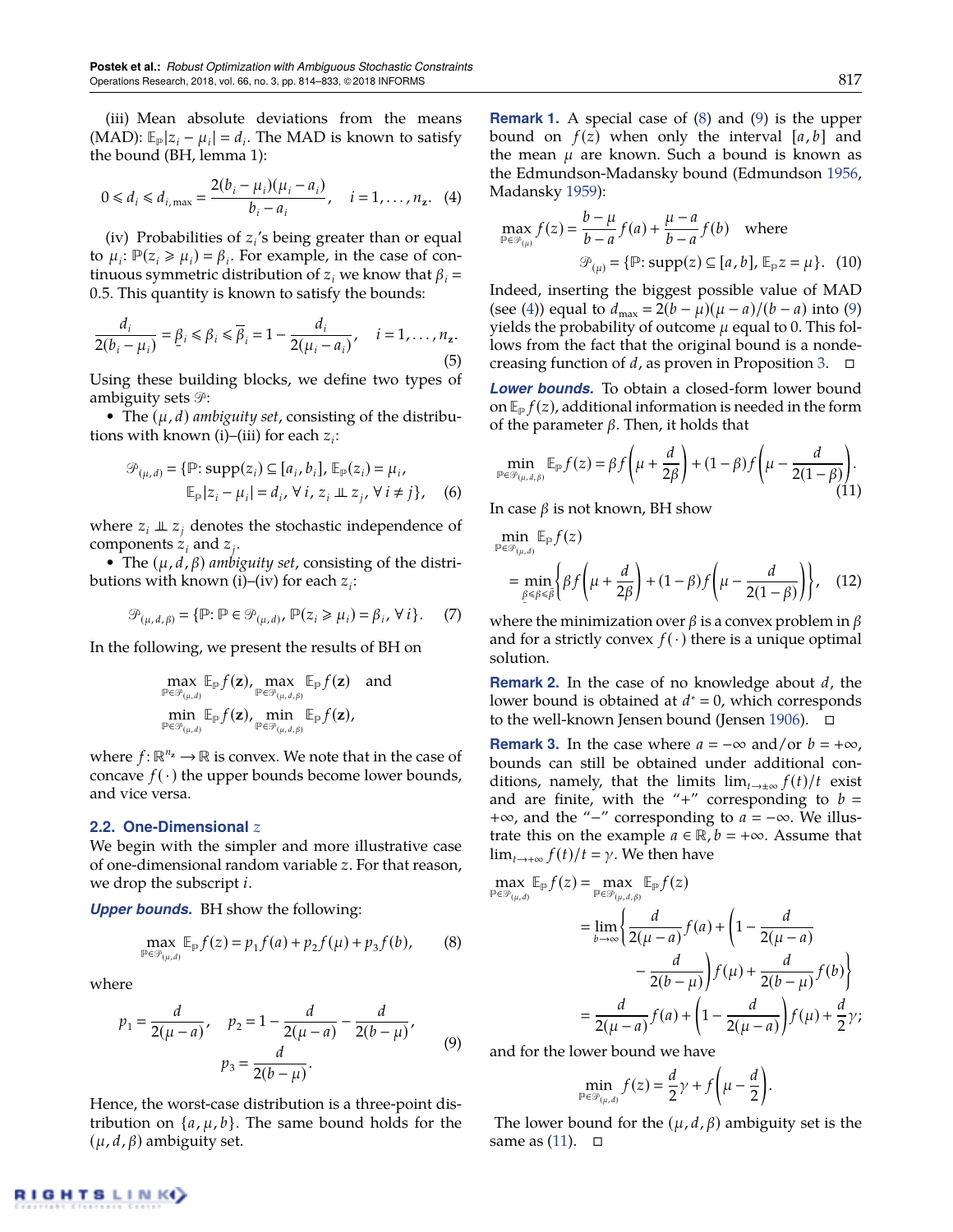#### **2.3. Multidimensional z**

*Upper bounds.* For  $n<sub>z</sub> > 1$ , the worst-case probability distribution under  $(\mu, d)$  information is a componentwise counterpart of  $(8)$ – $(9)$ :

<span id="page-5-4"></span>
$$
p_1^i = \frac{d_i}{2(\mu_i - a_i)}, \quad p_2^i = 1 - \frac{d_i}{2(\mu_i - a_i)} - \frac{d_i}{2(b_i - \mu_i)},
$$

$$
p_3^i = \frac{d_i}{2(b_i - \mu_i)}, \quad i = 1, ..., n_z.
$$
 (13)

The worst-case expectation of  $f(z)$  is obtained by applying the bound [\(8\)](#page-4-1) for each *z<sup>i</sup>* , i.e., by enumerating over all  $3^{n_z}$  permutations of outcomes  $a_i$ ,  $\mu_i$ ,  $b_i$  of components  $z_i$ . It holds then that (BH)

<span id="page-5-2"></span>
$$
\max_{\mathbb{P}\in\mathcal{P}_{(\mu,d)}} \mathbb{E}_{\mathbb{P}}f(\mathbf{z}) = \sum_{\alpha\in\{1,2,3\}^{n_{\mathbf{z}}}} \prod_{i=1}^{n_{\mathbf{z}}} p_{\alpha_i}^i f(\tau_{\alpha_1}^1, \ldots, \tau_{\alpha_{n_{\mathbf{z}}}}^{n_{\mathbf{z}}}), \quad (14)
$$

where

<span id="page-5-5"></span>
$$
\tau_1^i = a_i, \quad \tau_2^i = \mu_i, \quad \tau_3^i = b_i \quad \text{for } i = 1, \dots, n_z.
$$
 (15)

Again, the same upper bound holds for the  $(\mu, d, \beta)$ ambiguity set.

*Lower bounds.* Similar to the one-dimensional case, the closed-form lower bound under  $(\mu, d)$  information requires known  $\beta = (\beta_1, ..., \beta_{n_z})^\top$ :

$$
\min_{\mathbb{P}\in\mathcal{P}_{(\mu,d,\beta)}} \mathbb{E}_{\mathbb{P}}f(\mathbf{z}) = \sum_{\alpha\in\{1,2\}^{n_{\mathbf{z}}}} \prod_{i=1}^{n_{\mathbf{z}}} q_{\alpha_{i}}^{i} f(v_{\alpha_{1}}^{1},\ldots,v_{\alpha_{n_{\mathbf{z}}}}^{n_{\mathbf{z}}}), \quad (16)
$$

where  $\underline{\beta} = (\underline{\beta}_1, \dots, \underline{\beta}_{n_z})^\top$ ,  $\overline{\beta} = (\overline{\beta}_1, \dots, \overline{\beta}_{n_z})^\top$  and ¯  $^{\overline{}}$ ¯

<span id="page-5-7"></span>
$$
q_1^i = \beta_i, \quad q_2^i = 1 - \beta_i, \quad v_1^i = \mu_i + d_i/2\beta_i, \n v_2^i = \mu_i - d_i/2(1 - \beta_i).
$$
\n(17)

If  $β$  is unknown, the bound is obtained by minimization:

<span id="page-5-3"></span>
$$
\min_{\mathbb{P}\in\mathcal{P}_{(\mu,d)}} \mathbb{E}_{\mathbb{P}} f(\mathbf{z}) = \inf_{\substack{\beta \leq \beta \leq \bar{\beta} \\ \alpha \in \{1,2\}^{n_{\mathbf{z}}}}} \sum_{i=1}^{n_{\mathbf{z}}} q_{\alpha_i}^i f(v_{\alpha_1}^1, \dots, v_{\alpha_{n_{\mathbf{z}}}}^n). (18)
$$

In the multidimensional case, minimization over  $β$  is a nonconvex problem—it is only convex in  $\beta_i$  when other  $\beta_j$ ,  $j \neq i$  are fixed.

A statistical procedure for estimating the parameters  $\mu$ , *d*, and *β* is provided in the electronic companion, Appendix EC.1.

## <span id="page-5-0"></span>**3. Robust Counterparts of Expected Feasibility Constraints**

## <span id="page-5-10"></span>**3.1. Bounds on the Expectations of Convex and Concave Functions**

In this section we demonstrate how the results of BH can be used to solve problems involving constraints

<span id="page-5-1"></span>
$$
\text{Val}_{\mathbb{P}}(\mathbf{x}) = \mathbb{E}_{\mathbb{P}} f(\mathbf{x}, \mathbf{z}) \leq 0 \quad \forall \mathbb{P} \in \mathcal{P}, \tag{19}
$$

where  $f(\cdot, z)$  is either convex or concave. By the results presented in Section [2](#page-3-0) we can obtain bounds on the value of the left-hand side [\(19\)](#page-5-1), as stated in the following propositions, which follow straightforwardly from [\(14\)](#page-5-2) and [\(18\)](#page-5-3).

**Proposition 1.** *If*  $f(\mathbf{x}, \cdot)$  *is convex, it holds that* 

<span id="page-5-6"></span>
$$
\sup_{\mathbb{P}\in\mathcal{P}_{(\mu,d)}} \mathbb{E}_{\mathbb{P}}f(\mathbf{x},\mathbf{z}) = g_{U}(\mathbf{x})
$$
\n
$$
= \sum_{\alpha\in\{1,2,3\}^{n_{\mathbf{z}}}} \prod_{i=1}^{n_{\mathbf{z}}} p_{\alpha_{i}}^{i} f(\mathbf{x}, \tau^{1}_{\alpha_{1}}, \dots, \tau^{n_{\mathbf{z}}}_{\alpha_{n_{\mathbf{z}}}}), \tag{20}
$$

*with*  $p^i_{\alpha_i}$ ,  $\tau^i_{\alpha_i}$  defined as in [\(13\)](#page-5-4) and [\(15\)](#page-5-5).

As we can see,  $g_U(\cdot)$  in [\(20\)](#page-5-6) inherits the convexity in **x** from  $f(\cdot, z)$  and its functional form depends only on the form of  $f(\cdot, z)$ .

**Proposition 2.** *If*  $f(\mathbf{x}, \cdot)$  *is concave it holds that* 

<span id="page-5-8"></span>
$$
\sup_{\mathbb{P}\in\mathcal{P}_{(\mu,d,\beta)}} \mathbb{E}_{\mathbb{P}}f(\mathbf{x},\mathbf{z}) = g_L(\mathbf{x})
$$
  
= 
$$
\sum_{\alpha\in\{1,2\}^{n_{\mathbf{z}}}} \prod_{i=1}^{n_{\mathbf{z}}} q_{\alpha_i}^i f(\mathbf{x},\upsilon_{\alpha_1}^1,\ldots,\upsilon_{\alpha_{n_{\mathbf{z}}}}^{n_{\mathbf{z}}}), (21)
$$

*with*  $q^i_{\alpha_i}$ ,  $v^i_{\alpha_i}$  defined by [\(17\)](#page-5-7).

Similar to the previous proposition,  $g_L(\cdot)$  in [\(21\)](#page-5-8) inherits the convexity in **x** from  $f(\cdot, \mathbf{z})$ .

It is important to note that to obtain  $g_L(\mathbf{x})$  one needs the information on  $β$ . For the case of convexity (concavity) of  $f(\mathbf{x}, \cdot)$ , a lower bound on  $\mathbb{E}_{p} f(\mathbf{x}, \mathbf{z})$  is given by  $g_L(\mathbf{x})$   $(g_U(\mathbf{x}))$ , with the corresponding distributional assumptions. Overall, the upper and lower bound give a closed interval in which Val (**x**) lies.

<span id="page-5-9"></span>**Corollary 1.** *If*  $f(\mathbf{x}, \cdot)$  *is convex for all*  $\mathbf{x}$  *then* 

$$
\text{Val}_{\mathbb{P}}(\mathbf{x}) \in [g_L(\mathbf{x}), g_U(\mathbf{x})] \quad \forall \mathbb{P} \in \mathcal{P}_{(\mu, d, \beta)}.
$$

*If*  $f(\mathbf{x}, \cdot)$  *is concave for all*  $\mathbf{x}$  *then* 

$$
\text{Val}_{\mathbb{P}}(\mathbf{x}) \in [g_U(\mathbf{x}), g_L(\mathbf{x})] \quad \forall \mathbb{P} \in \mathcal{P}_{(\mu, d, \beta)}.
$$

Using  $(\mu, d, \beta)$  information, Corollary [1](#page-5-9) provides an interval for the expected value of  $f(\mathbf{x}, \mathbf{z})$  instead of only an upper bound. The following example illustrates the power of using the  $(μ, d, β)$  information as compared to using only information about the mean.

**Example 1.** Consider the expectation  $\mathbb{E}_{p} f(z)$  of the function

$$
f(\mathbf{z}) = \max_{x_1, x_2} \{ z_1 x_1^2 + z_2^2 x_2^2 : 0 \le x_1 \le 10, 0 \le x_2 \le 5 \},\
$$

where **z** = ( $z_1$ , $z_2$ ), supp( $z_1$ ) ⊆ [-0.5,0.5], supp( $z_2$ ) ⊆  $[0, 1]$ ,  $\mathbb{E}_{\mathbb{P}}(z_1) = 0$ ,  $\mathbb{E}_{\mathbb{P}}(z_2) = 0.5$ ,  $\mathbb{E}_{\mathbb{P}}|z_1 - 0| = 0.25$ ,  $\mathbb{E}_{p}|z_2 - 0.5| = 0.25, \mathbb{P}(z_1 \ge 0) = 0.5, \mathbb{P}(z_2 \ge 0.5) = 0.5.$  As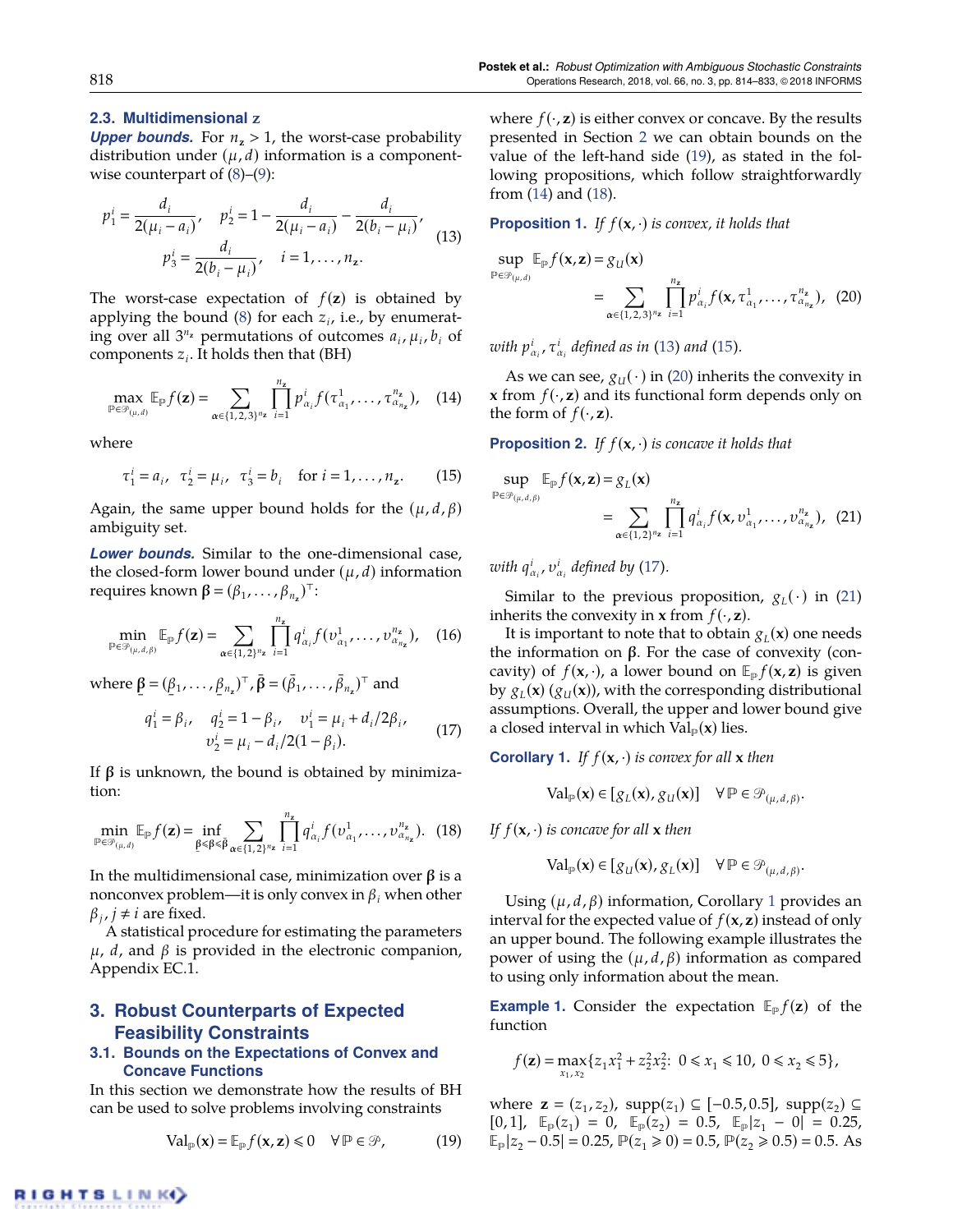a supremum of convex functions,  $f(\cdot)$  is convex in **z**. If only the information on the support and the means is used, then we obtain that

$$
\mathbb{E}_{\mathbb{P}}f(\mathbf{z}) \in [6.25, 37.5].
$$

However, if the support, mean, MAD,  $β$  information is used, the interval shrinks significantly to

$$
\mathbb{E}_{\mathbb{P}}f(\mathbf{z})\in[20.31,21.87],
$$

where the left bound has been obtained by optimizing over β as in [\(18\)](#page-5-3). The calculations for the  $(μ, d, β)$  case are given in the electronic companion.

#### **3.2. Dimensionality and Dependence**

There are two difficulties associated with the bounds [\(20\)](#page-5-6) and [\(21\)](#page-5-8). One is the computational difficulty: the number of terms in [\(20\)](#page-5-6) and [\(21\)](#page-5-8) is exponential in  $n_z$ . Second is the assumption of independence of  $z_i$ 's: when the independence hypothesis is rejected, the solutions obtained using [\(20\)](#page-5-6) and [\(21\)](#page-5-8) might underperform significantly. In Section [4](#page-8-0) we discuss a wide class of functions  $f(x, z)$  for which both of these difficulties are alleviated. Here, we discuss cases where these difficulties are not present or can be alleviated using existing techniques.

First, in certain applications the number  $n_z$  of random variables is small (less than 10). Second, an important special case is when  $f(x, z)$  is a sum of functions

$$
f(\mathbf{x}, \mathbf{z}) = \sum_{j=1}^{n_c} f^{(j)}(\mathbf{x}, \mathbf{z}^{(j)}),
$$

where  $f^{(j)}(\mathbf{x},\cdot)$  have small numbers  $n_j$  of uncertain variables.

An important special case is the function  $f(\mathbf{x}, \mathbf{z}) =$ exp(**x** <sup>&</sup>gt;**z**). Upper bounds on moment generating functions  $\mathbb{E} \exp(\mathbf{x}^{\mathsf{T}} \mathbf{z})$  are a key tool in constructing safe tractable approximations of chance constraints. As we show in Section [5,](#page-11-0) the properties of the  $exp(\cdot)$  allow for a simple, closed-form formula for its worst-case expectation under  $(\mu, d)$  information and for which the number of terms is linear in  $n_z$ .

In the end, if the dimensionality remains an issue, for problems with linear and piecewise linear  $f(\mathbf{x}, \cdot)$ one can use, for example, the stochastic decomposition method (Higle and Sen [1996\)](#page-20-32) where scenarios (in our case support points) are added iteratively until the current model is a good enough approximation of the original model. In cutting-plane methods, the verification of the ambiguous constraint can exploit the tree structure of the worst-case distribution support. In this tree structure, each outcome of  $z_1$  leads to three (or two for the concave case) outcomes of  $z_2$ , each of these leading to another three outcomes of  $z_3$  etc. Then one can determine if the constraint holds already after investigating the first few layers of the tree, which may lead to a verification of much less than all 3 *<sup>n</sup>***<sup>z</sup>** scenarios. Other approximate approaches are the sample average approximation (Shapiro et al. [2009\)](#page-20-33) or the scenario reduction technique (Dupačová et al. [2003\)](#page-20-34).

If the random uncertain vector **z** contains dependent components, it can be decomposed by means of factor analysis, for example, based on principal component analysis (see Jolliffe [2002\)](#page-20-35), into linear combinations of a limited number of uncorrelated factors. For example, in a situation of portfolio optimization problem with 25 assets, it is natural to decompose them into three to four uncorrelated risk factors (see, for example, Baillie et al. [2002\)](#page-19-11), whose empirical distribution provides information also about their support, means, and MADs. Even though uncorrelatedness can be weaker than independence, such a technique is often a practical solution. Additionally, factor decomposition also helps to alleviate the issue of dimensionality. In the electronic companion we refer to tests for verifying the independence of *z<sup>i</sup>* 's.

#### <span id="page-6-0"></span>**3.3. Use of the Bounds in Some General Applications**

In this section we present three cases where the reformulations of the worst-case expected feasibility constraints presented in Section [3.1](#page-5-10) can be used.

*Average-case enhancement of RO solutions.* The first application lies in finding worst-case-optimal solutions with good average-case performance to the following RO problem:

<span id="page-6-1"></span>
$$
\min_{\mathbf{x}, t} t
$$
\n
$$
\text{s.t. } \sup_{z \in \mathcal{Z}} f(\mathbf{x}, \mathbf{z}) \leq t, \quad \text{(22)}
$$
\n
$$
\sup_{z \in \mathcal{Z}} g_i(\mathbf{x}, \mathbf{z}) \leq 0, \quad i = 1, \dots, m.
$$

It happens frequently that there exist multiple optimal solutions to [\(22\)](#page-6-1); see Iancu and Trichakis [\(2013\)](#page-20-36) and de Ruiter et al. [\(2016\)](#page-19-12). Whereas the worst-case performance of such solutions is the same, their average-case performance may differ dramatically. For that reason, once the optimal value  $\bar{t}$  for [\(22\)](#page-6-1) is known, a second optimization step may be used to select one of the optimal solutions to provide good average-case behavior. Since the results of BH provide exact bounds on the worst-case expectations, they can be used in such a step. In the following, we describe such a two-step procedure:

1. Solve problem [\(22\)](#page-6-1) and denote its optimal value by *t*.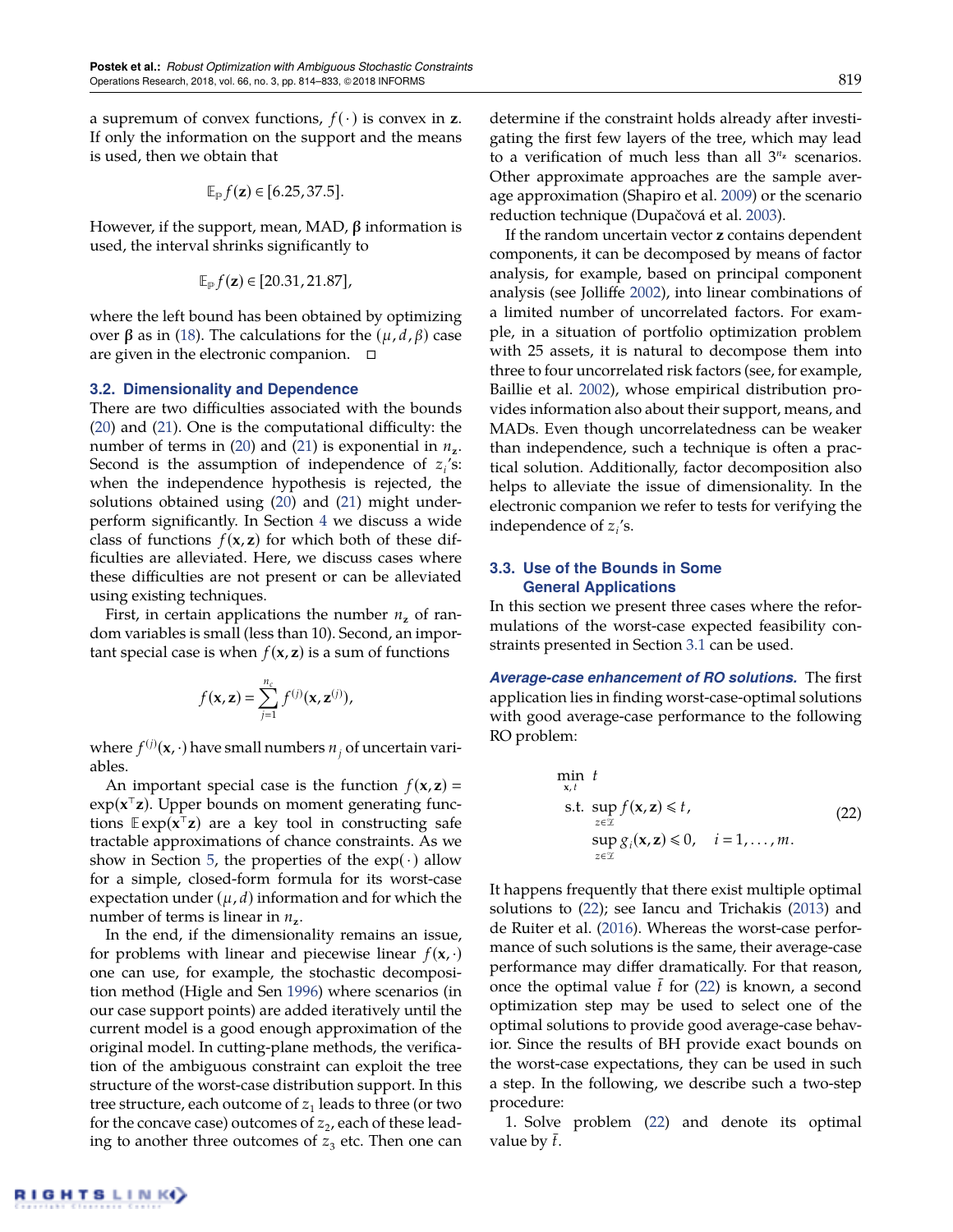2. Solve the following problem, minimizing the worst-case expectation of the objective value, with the worst-case value of  $f(\mathbf{x}, \mathbf{z})$  less than or equal to  $\bar{t}$ :

<span id="page-7-0"></span>
$$
\min_{\mathbf{x}, u} u
$$
\n
$$
\text{s.t. } \sup_{\mathbb{P} \in \mathcal{P}} \mathbb{E}_{\mathbb{P}} f(\mathbf{x}, \mathbf{z}) \leq u,
$$
\n
$$
\sup_{z \in \mathbb{Z}} f(\mathbf{x}, \mathbf{z}) \leq \overline{t},
$$
\n
$$
\sup_{z \in \mathbb{Z}} g_i(\mathbf{x}, \mathbf{z}) \leq 0, \quad i = 1, ..., m.
$$
\n(23)

The two-step procedure is expected to select the optimal solution with good average-case performance for its focus on the worst-case expectation among the best worst-case solutions. If the uncertainty is present only in the constraints involving functions  $g_i(\cdot, \cdot)$ , a similar two-step approach can be designed to maximize the worst-case expected slack in the worst-case constraints in [\(22\)](#page-6-1); see Iancu and Trichakis [\(2013\)](#page-20-36). We note that following the theory of Iancu and Trichakis [\(2013\)](#page-20-36), there might exist multiple optimal solutions to [\(23\)](#page-7-0) and one may need to include another "enhancement step" to choose among them.

<span id="page-7-2"></span>An alternative approach to enhancing robust solutions is to sample a number *S* of scenarios for **z** to find a solution that optimizes the average of the objective value over the sample. $<sup>1</sup>$  $<sup>1</sup>$  $<sup>1</sup>$  This approach, however,</sup> has as a shortcoming that the outcome might depend on the choice of sample size *S* and the sample itself. For that reason, the DRO methods can provide a good alternative to enhancing the quality of RO solutions. In our paper, we test the application of the  $(\mu, d)$  bounds to enhance average-case performance in an inventory management problem in Section [6.2.](#page-15-0)

*Concave functions of uncertainty.* Another important case is the constraint

$$
\mathbb{E}_{\mathbb{P}}f(\mathbf{x},\mathbf{z})\leq t,\quad \forall \mathbb{P}\in\mathcal{P},
$$

where  $f(\mathbf{x}, \mathbf{z})$  is convex in **x** and *concave* in **z**. Knowing the mean of **z**, a trivial upper bound on the worst-case expectation can be obtained using Jensen's inequality. However, in case of a nondegenerate random variable **z**, this may be a crude bound. Also, the distributionally robust convex optimization tools of Wiesemann et al. [\(2014\)](#page-20-24) are not applicable as they require convexity in **z**. In contrast, using  $(μ, d, β)$  information on **z** it is possible to obtain a closed-form tight upper bound on  $\mathbb{E}_{\mathbb{P}} f(\mathbf{x}, \mathbf{z})$  for convex or concave  $f(\mathbf{x}, \cdot)$ .

The following toy example illustrates the potential striking difference between minimizing (i) the worstcase value of the objective function, and (ii) the worstcase expectation knowing the mean, with or without dispersion information.

**Example 2.** Consider the following problem:

$$
\min_{x} \{x \min\{-z, -0.5z\} + 0.1x\}
$$
  
s.t.  $0 \le x \le 1$ ,

where *z* ∈  $\mathcal{Z}$  = [-1, 1] and there are two possible ambiguity sets for *z*:

$$
\mathcal{P}_{(\mu)} = \{ \mathbb{P} : z \in \mathcal{Z}, \mathbb{E}_{\mathbb{P}} z = 0 \},
$$
  

$$
\mathcal{P}_{(\mu, d, \beta)} = \{ \mathbb{P} : z \in \mathcal{Z}, \mathbb{E}_{\mathbb{P}} z = 0, \mathbb{E}_{\mathbb{P}} |z - 0| = 0.8, \mathbb{P}(z \ge 0) = 0.5 \}.
$$

If the objective is to minimize the worst-case value of the objective function then we have that

$$
\sup_{z \in [-1,1]} \{x \min\{-z, -0.5z\} + 0.1x\} =
$$
  
x 
$$
\sup_{z \in [-1,1]} \min\{-z, -0.5z\} + 0.1x = 0.6x;
$$

and the optimal solution is given by  $x^{WC} = 0$ . If the objective is to minimize the worst-case expectation over  $\mathscr{P}_{(\mu)}$  then we have

$$
\sup_{\mathcal{P}\in\mathcal{P}_{(\mu)}} \{ \mathbb{E}_{\mathbb{P}} x \min\{-z, -0.5z\} + 0.1x\} =
$$
  

$$
x \sup_{\mathcal{P}\in\mathcal{P}_{(\mu)}} \{ \mathbb{E}_{\mathbb{P}} \min\{-z, -0.5z\} \} + 0.1x = 0x + 0.1x = 0.1x,
$$

where the third equality follows from the Jensen's inequality and the optimal solution is given by  $x^{(\mu)} = 0$ . However, when the extra information on the MAD and the  $β$  is used to minimize the worst-case expectation over  $\mathscr{P}_{(\mu,\,d,\,\beta)}$ , we obtain by the results of Section [2](#page-3-0) that

$$
\sup_{\mathcal{P} \in \mathcal{P}_{(\mu,d,\beta)}} \{ \mathbb{E}_{\mathbb{P}} x \min \{-z, -0.5z\} + 0.1x \}
$$
\n
$$
= x \sup_{\mathcal{P} \in \mathcal{P}_{(\mu,d,\beta)}} \{ \mathbb{E}_{\mathbb{P}} \min \{-z, -0.5z\} \} + 0.1x
$$
\n
$$
= 0.5 \min \{-1(-0.8), -0.5(-0.8)\}
$$
\n
$$
+ 0.5 \min \{-1(0.8), -0.5(0.8)\}
$$
\n
$$
= -0.1x;
$$

and the optimal solution is given by  $x^{(\mu,d,\beta)} = 1$ , at the opposite end of the feasible interval compared to the previous two solutions. This shows the importance of exploiting the nonzero dispersion in the case of concavity in the uncertain parameter, which is possible using the ( $\mu$ , *d*, *β*) information.  $□$ 

<span id="page-7-1"></span>*Implementation error.* The third application we consider is when the decision variables cannot be implemented with the designed value because of implementation error in the following problem:

$$
\min_{\mathbf{x}, t} t
$$
\n
$$
\text{s.t. } f(\mathbf{x}) \leq t, \quad g_i(\mathbf{x}) \leq 0, \quad i = 1, \dots, m. \tag{24}
$$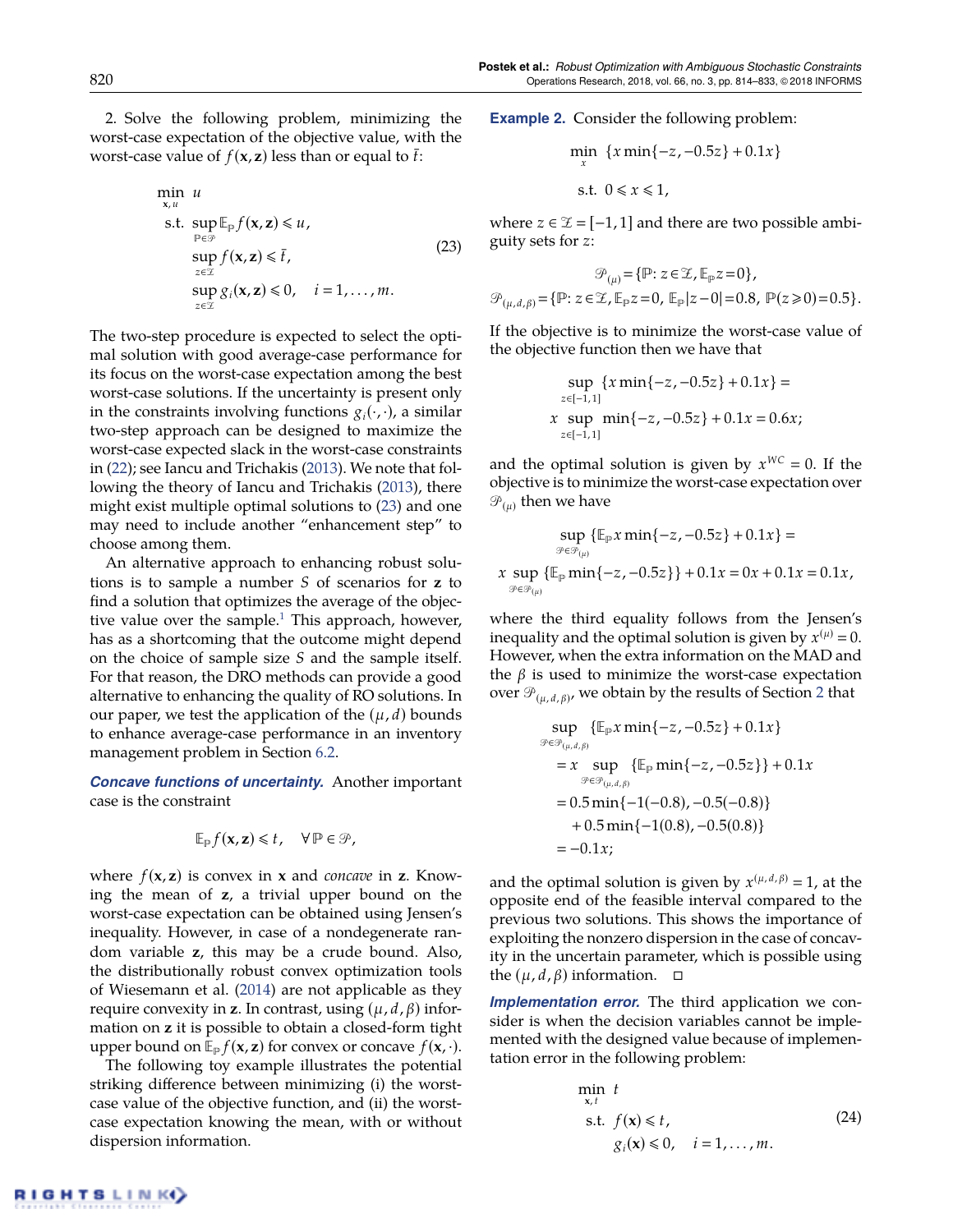<span id="page-8-6"></span>

In the case of the existence of an additive implementation error **z** the implemented value is  $\mathbf{x} = \bar{\mathbf{x}} + \mathbf{z}$ , where  $\bar{\mathbf{x}}$ is the designed value and  $\mathbf{z} = (z_1, \dots, z_{n_x})^\top$  is the error. Then, the problem becomes

<span id="page-8-2"></span>
$$
\min_{\substack{\bar{\mathbf{x}}, t \\ z \in \mathcal{Z}}} t\n\quad\n\text{s.t. } \sup_{z \in \mathcal{Z}} f(\bar{\mathbf{x}} + \mathbf{z}) \leq t,\n\quad\n\lim_{z \in \mathcal{Z}} g_i(\bar{\mathbf{x}} + \mathbf{z}) \leq 0, \quad i = 1, \dots, m.
$$
\n(25)

Since  $f(\mathbf{x})$  is convex in **x**, in [\(25\)](#page-8-2) the function  $f(\bar{\mathbf{x}} + \mathbf{z})$  is convex in **z**. For that reason, optimization of the worstcase value of the objective function could be difficult, as typically RO techniques rely on the constraint being concave in the uncertain parameter (see Ben-Tal et al. [2009,](#page-19-1) [2015\)](#page-19-2). Therefore, optimizing the worst-case values of convex constraints under implementation error is a problem leading to computational intractability, apart from special cases such as linear constraints (see Ben-Tal et al. [2015\)](#page-19-2) or (conic) quadratic constraints with simultaneously diagonizable quadratic forms defining the constraint and the uncertainty set for the error (see Ben-Tal and den Hertog [2011\)](#page-19-14).

Because of the above, it may be an alternative to optimize the worst-case expectation of the objective function, for which our DRO method applies under the corresponding distributional assumptions on **z**, i.e., that the ambiguity set for the distribution of **z** is  $\mathscr{P}_{(\mu,\,d)}$ . Then, the problem becomes

<span id="page-8-3"></span>
$$
\min_{\substack{\overline{\mathbf{x}}, t \\ \mathbf{B} \in \mathcal{P}}} t
$$
\n
$$
\text{s.t. } \sup_{\substack{\mathbf{p} \in \mathcal{P} \\ z \in \mathcal{I}}} \mathbb{E}_{\mathbf{p}} f(\overline{\mathbf{x}} + \mathbf{z}) \leq t, \quad \text{(26)}
$$
\n
$$
\sup_{z \in \mathcal{I}} g_i(\overline{\mathbf{x}} + \mathbf{z}) \leq 0, \quad i = 1, \dots, m.
$$

The first constraint in [\(26\)](#page-8-3) is convex in **z** and one can apply the reformulation [\(20\)](#page-5-6). For [\(26\)](#page-8-3) to be tractable, the functions  $g_i(\bar{x} + z)$  need to be affine in **z** or need to belong to one of the special cases considered in Ben-Tal and den Hertog [\(2011\)](#page-19-14). Similarly, one can reformulate a problem where multiplicative error occurs, i.e., where  $\mathbf{x} = (\bar{x}_1 z_1, \dots, \bar{x}_{n_x} z_{n_x})^{\top}.$ 

*Convex constraints and linear decision rules.* The fourth application of our DRO approach comes when the constraints of a problem are convex in *z* as a result of applying linear decision rules. To show how such a situation occurs, we consider a two-stage RO problem:

<span id="page-8-5"></span>
$$
\min_{\mathbf{x}_1, \mathbf{x}_2, t} t
$$
\n
$$
\text{s.t. } \sup_{\mathbb{P} \in \mathcal{P}} \mathbb{E}_{\mathbb{P}} f(\mathbf{x}_1, \mathbf{x}_2(\mathbf{z}), \mathbf{z}) \le t, \quad \text{(27)}
$$
\n
$$
\sup_{z \in \mathcal{Z}} g_i(\mathbf{x}_1, \mathbf{x}_2(\mathbf{z}), \mathbf{z}) \le 0, \quad i = 1, ..., m,
$$

where  $\mathbf{x}_1 \in \mathbb{R}^{n_{\mathbf{x}_1}}$  is implemented before **z** is known (time 1) and  $\mathbf{x}_2 \in \mathbb{R}^{n_{\mathbf{x}_2}}$  is implemented after **z** is known

(time 2), i.e.,  $x_2 = x_2(z)$ . In such cases, it is possible to define the time-2 decisions as a linear function  $x_2(z)$  = **v** + **Vz** of the uncertain parameter *z* (see Ben-Tal et al. [2004\)](#page-19-15), to provide adjustability of decisions at time  $2<sup>2</sup>$  $2<sup>2</sup>$ The problem is then

<span id="page-8-4"></span>
$$
\min_{\mathbf{x}_1, \mathbf{v}, \mathbf{V}, t} t
$$
\n
$$
\text{s.t. } \sup_{\mathbb{P} \in \mathcal{P}} \mathbb{E}_{\mathbb{P}} f(\mathbf{x}_1, \mathbf{v} + \mathbf{Vz}, \mathbf{z}) \leq t, \quad \text{(28)}
$$
\n
$$
\sup_{\mathbf{z} \in \mathcal{I}} g_i(\mathbf{x}_1, \mathbf{v} + \mathbf{Vz}, \mathbf{z}) \leq 0, \quad i = 1, \dots, m.
$$

If  $f(\mathbf{x}_1, \mathbf{x}_2, \mathbf{z})$  is jointly convex in  $(\mathbf{x}_2, \mathbf{z})$ , the first constraint in [\(28\)](#page-8-4) is also convex in **z**. In such a case, a further reformulation of problem [\(27\)](#page-8-5) can be conducted as in Section [3.3.](#page-7-1) We combine linear decision rules with  $(\mu, d)$  information in the inventory problem of Sections [6.1](#page-13-1) and [6.2.](#page-15-0)

# <span id="page-8-0"></span>**4. Extension—Aggregated Random Vectors**

#### **4.1. Introduction**

Up to now, we have been deriving exact worst-case expectations that (i) rely on the assumption of independence of the components of **z**, and (ii) result in bounds involving 3 *<sup>n</sup>***<sup>z</sup>** terms. In this section, we consider practically relevant cases where both of these difficulties can be alleviated.

In many cases, uncertainty appears in a linearly aggregated way such as  $y = a^{\top}z$  or  $y(x) = a(x)^{\top}z$  with  $a(\cdot)$ being affine. Then, instead of considering the worstcase expectation of  $f(\mathbf{x}, \mathbf{a}^T\mathbf{z})$  or  $f(\mathbf{a}(\mathbf{x})^T\mathbf{z})$  with respect to **z**, it is possible to consider the worst-case expectations of  $f$ (**x**,  $y$ ) with respect to the single-dimensional  $y = a^{\top}z$  or  $y = a(x)^{\top}z$  whose parameters are estimated from the information about **z**. However, since the estimates of the MAD of  $\mathbf{a}^\top \mathbf{z}$  and  $\mathbf{a}(\mathbf{x})^\top \mathbf{z}$  will not always be exact, we need the following proposition, which says that it is sufficient to obtain an upper bound on the MAD of the single random variable to get a valid bound on the worst-case expectation.

<span id="page-8-1"></span>**Proposition 3.** *The worst-case expectation [\(8\)](#page-4-1) is a nondecreasing function of d.*

**Proof.** The worst-case expectation [\(8\)](#page-4-1) is

$$
F(d) = \frac{d}{2(\mu - a)} f(a) + \left(1 - \frac{d}{2(\mu - a)} - \frac{d}{2(b - \mu)}\right)
$$

$$
\cdot f(\mu) + \frac{d}{2(b - \mu)} f(b).
$$

We claim that

$$
F'(d) = \frac{1}{2(\mu - a)} f(a) - \left(\frac{1}{2(\mu - a)} + \frac{1}{2(b - \mu)}\right) f(\mu) + \frac{1}{2(b - \mu)} f(b) \ge 0.
$$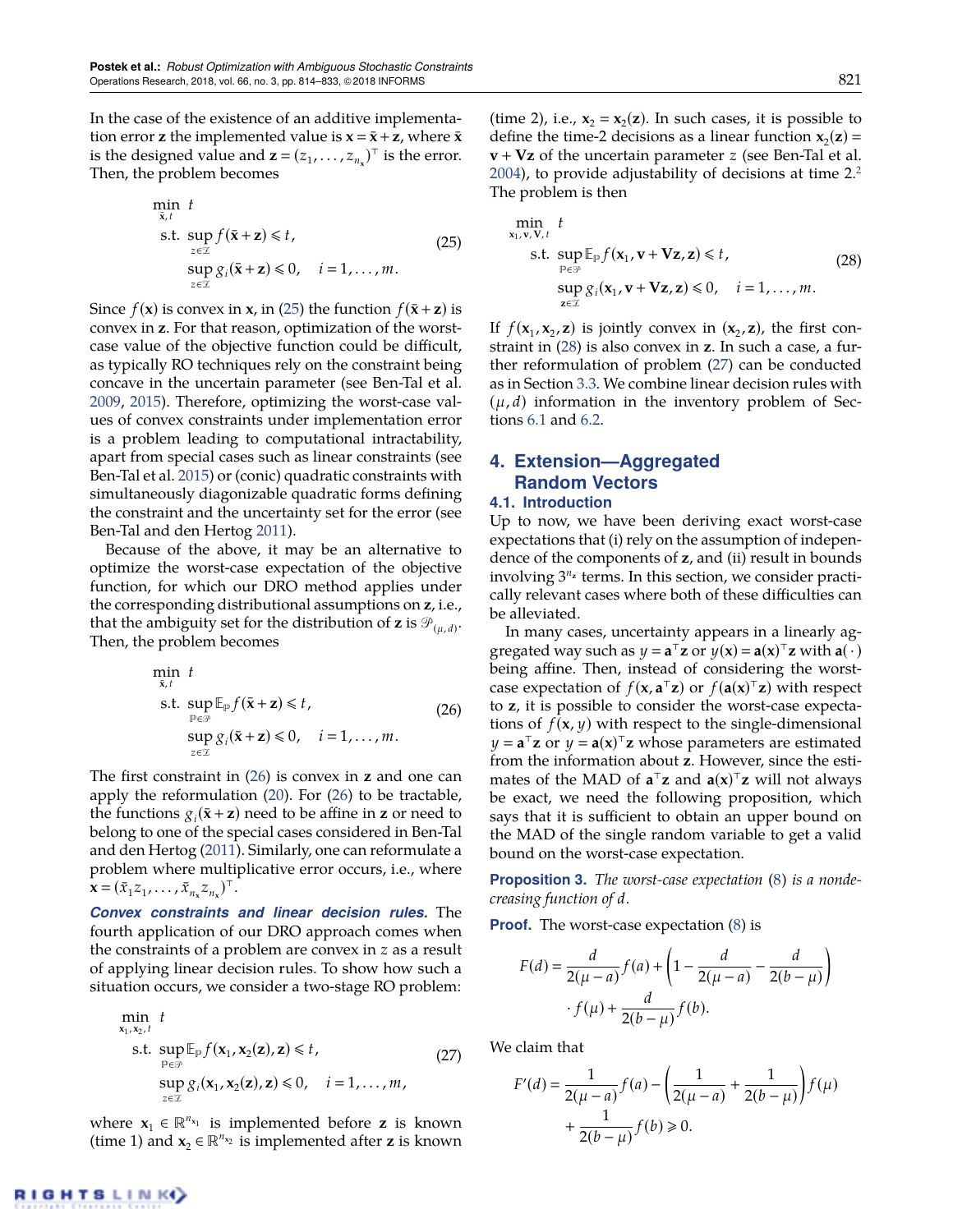*and*

Indeed, multiplying the last inequality by  $2(b - \mu)$ .  $(\mu - a)/(b - a)$  and using

$$
\mu = \frac{b - \mu}{b - a}a + \frac{\mu - a}{b - a}b
$$

we obtain the inequality

$$
\frac{b-\mu}{b-a}f(a)+\frac{\mu-a}{b-a}f(b)\geq f\left(\frac{\mu-a}{b-a}b+\frac{b-\mu}{b-a}a\right),
$$

which is valid by convexity of  $f(\cdot)$ .  $\Box$ 

In the following, we show how the aggregated approach can be used. Without loss of generality, we assume that the support of **z** is given by  $||z||_{\infty} \le 1$  and that  $-1 \leq \mu \leq 1$ .

#### **4.2. Fixed Vector a**

We begin our analysis with the case where the vector **a** is not dependent on the decision variables, motivated by the following example.

<span id="page-9-5"></span>**Example 3.** In an inventory problem the holding and backlogging costs at time  $t + 1$  depend on the state of inventory  $x_{t+1}$ . If the ordering decisions  $q_t(\mathbf{z}^{t-1})$  are static (nonadjustable), then

$$
x_{t+1} = x_1 + \sum_{s=1}^T q_s - \sum_{s=1}^T z_s = x_1 + \sum_{s=1}^T q_s - \mathbf{1}^\top \mathbf{z}^t,
$$

and the aggregated random variable is  $y = \mathbf{1}^\top \mathbf{z}^t$  not depending on the decision variables  $q_t$ .  $\Box$ 

To use the results of BH to construct the worst-case expectation of  $f$ (**x**,  $y$ ), we need to extract the distributional information on  $y = a^{\top}z$  from the information on **z**. We have that

$$
supp(\mathbf{a}^{\top}\mathbf{z}) = \begin{bmatrix} \min_{\mathbf{z}} \mathbf{a}^{\top}\mathbf{z}, \max_{\mathbf{z}} \mathbf{a}^{\top}\mathbf{z} \end{bmatrix} = [-\|\mathbf{a}\|_{1}, \|\mathbf{a}\|_{1}] \quad (29)
$$

$$
\mathbb{E}_{\mathbb{P}}(\mathbf{a}^{\top}\mathbf{z}) = \mathbf{a}^{\top}\mathbf{\mu}.
$$

As stated in Proposition [3,](#page-8-1) any upper bound on the MAD  $M(a^{\mathsf{T}}z)$  will generate an upper bound on  $\mathbb{E}_{p} f(\mathbf{x}, y)$ . In the next two propositions, we present four upper bounds  $\bar{M}$ ( $\mathbf{a}^{\top}$ z) on  $\bar{M}$ ( $\mathbf{a}^{\top}$ z). The three bounds of Proposition [4](#page-9-0) do not use the assumption of independence of the components of **z** and are computable in polynomial time.

<span id="page-9-0"></span>**Proposition 4.** *If the distribution of* **z** *satisfies*

$$
\mathbb{P} \in \mathcal{P}^{\text{dep}}_{(\mu,d)} = \{ \mathbb{P} \colon \text{supp}(z_i) \subseteq [-1, 1], \mathbb{E}_{\mathbb{P}}(z_i) = \mu_i,
$$
  

$$
\mathbb{E}_{\mathbb{P}} |z_i - \mu_i| = d_i, \forall i \},
$$

*then the following bounds hold for the MAD of*  $y = a^{\top}z$ *:* 

<span id="page-9-1"></span>
$$
\mathbb{E}_{\mathbb{P}}|y - \mathbf{a}^{\top}\mathbf{\mu}| \leq \bar{M}_1(\mathbf{a}^{\top}\mathbf{z}) := |\mathbf{a}|^{\top}\mathbf{d}
$$
 (30)

<span id="page-9-3"></span>
$$
\sup_{\mathbb{P}\in\mathcal{P}_{(\mu,d)}} \mathbb{E}_{\mathbb{P}}|y - \mathbf{a}^{\top}\mu| \leq \bar{M}_2(\mathbf{a}^{\top}\mathbf{z})
$$
\n
$$
:= \min_{\substack{\phi_1,\phi_2\geq 0,\,w,\,\beta,\,\kappa\\ \mathbf{S}.\mathbf{t}.}} w
$$
\n
$$
\text{s.t.} \quad \mathbf{b}^{\top}\beta + \kappa \leq w,
$$
\n
$$
\mathbf{c}^{\top}\phi_1 - \mathbf{a}^{\top}\mu \leq \kappa,
$$
\n
$$
\mathbf{c}^{\top}\phi_2 + \mathbf{a}^{\top}\mu \leq \kappa,
$$
\n
$$
\mathbf{C}^{\top}\phi_1 + \mathbf{A}^{\top}\beta = \mathbf{a},
$$
\n
$$
\mathbf{C}^{\top}\phi_2 + \mathbf{A}^{\top}\beta = -\mathbf{a},
$$
\n
$$
\mathbf{D}^{\top}\phi_1 + \mathbf{B}^{\top}\beta = 0,
$$
\n
$$
\mathbf{D}^{\top}\phi_2 + \mathbf{B}^{\top}\beta = 0,
$$

 $w$  *lette*  $\mathbf{A}, \mathbf{B} \in \mathbb{R}^{2n_z \times n_z}$ ,  $\mathbf{b} \in \mathbb{R}^{2n_z}$ ,  $\mathbf{C}, \mathbf{D} \in \mathbb{R}^{6n_z \times n_z}$ , and  $\mathbf{c} \in \mathbb{R}^{6n_z \times n_z}$ *are defined as*

$$
A = \begin{bmatrix} I \\ 0 \end{bmatrix}, \quad B = \begin{bmatrix} 0 \\ I \end{bmatrix}, \quad b = \begin{bmatrix} \mu \\ d \end{bmatrix},
$$

$$
C = \begin{bmatrix} I \\ -I \\ -I \\ 0 \\ 0 \end{bmatrix}, \quad D = \begin{bmatrix} 0 \\ 0 \\ -I \\ -I \\ -I \end{bmatrix}, \quad c = \begin{bmatrix} 1 \\ 1 \\ \mu \\ -\mu \\ 2 \cdot 1 \\ 0 \end{bmatrix}.
$$

 *If the covariance matrix* Σ *of* **z** *is available, then another bound is*

<span id="page-9-2"></span>
$$
\mathbb{E}_{p}|y - \mathbf{a}^{\top}\mathbf{\mu}| \leq \bar{M}_{3}(\mathbf{a}^{\top}\mathbf{z}) := \sqrt{\mathbf{a}^{\top}\Sigma\mathbf{a}}.\quad \Box \tag{32}
$$

**Proof.** For the proof of [\(30\)](#page-9-1) we have

$$
\mathbb{E}_{\mathbb{P}}|y - \mathbf{a}^{\top} \mu| = \mathbb{E}_{\mathbb{P}} \left| \sum_{i=1}^{n_{z}} a_{i} z_{i} - \sum_{i=1}^{n_{z}} a_{i} \mu_{i} \right|
$$
  
\$\leqslant \sum\_{i=1}^{n\_{z}} \mathbb{E}\_{\mathbb{P}} |a\_{i} z\_{i} - a\_{i} \mu\_{i}| = \sum |a\_{i}| d\_{i} = |\mathbf{a}|^{\top} \mathbf{d}\$.

For the proof of [\(32\)](#page-9-2) we have

$$
\mathbb{E}_{\mathbb{P}}|y - \mathbf{a}^{\top}\mu| \leq \sqrt{\mathbb{E}(y - \mathbf{a}^{\top}\mu)^2} = \sqrt{\mathbb{E}(\mathbf{a}^{\top}\mathbf{z} - \mathbf{a}^{\top}\mu)^2}
$$

$$
= \sqrt{\text{Var}(\mathbf{a}^{\top}\mathbf{z})} = \sqrt{\mathbf{a}^{\top}\Sigma\mathbf{a}}.
$$

For the proof of bound [\(31\)](#page-9-3) note that the maximum value of

$$
\mathbb{E}_{\mathbb{P}}|a^{\top}z-a^{\top}\mu|
$$

is bounded above, in line with the notation of Wiesemann et al. [\(2014\)](#page-20-24), by

<span id="page-9-4"></span>
$$
\sup_{\mathbb{P}_{(z,\mathbf{u})}\in\mathcal{P}'} \mathbb{E}_{\mathbb{P}_{(z,\mathbf{u})}} \max\{\mathbf{a}^\top \mathbf{z} - \mathbf{a}^\top \boldsymbol{\mu}, -\mathbf{a}^\top \mathbf{z} + \mathbf{a}^\top \boldsymbol{\mu}\},\qquad(33)
$$

where

$$
\mathcal{P}'=\left\{\mathbb{P}\colon \frac{\mathbb{E}_{\mathbb{P}}(\mathbf{A}\mathbf{z}+\mathbf{B}\mathbf{u})=\mathbf{b}}{\mathbb{P}((\mathbf{z},\mathbf{u})\in\mathscr{C})=1}\right\},\quad \mathscr{C}=\left\{(\mathbf{z},\mathbf{u})\colon \mathbf{C}\mathbf{z}+\mathbf{D}\mathbf{u}\leqslant\mathbf{c}\right\},\
$$

where the vector  $\mathbf{u} \in \mathbb{R}^{n_x}$  consists of components  $u_i$ , each of which is an auxiliary analysis variable corresponding to the MAD of *z<sup>i</sup>* . The first (moment condition) in the definition of  $\mathcal{P}'$  should ensure that the first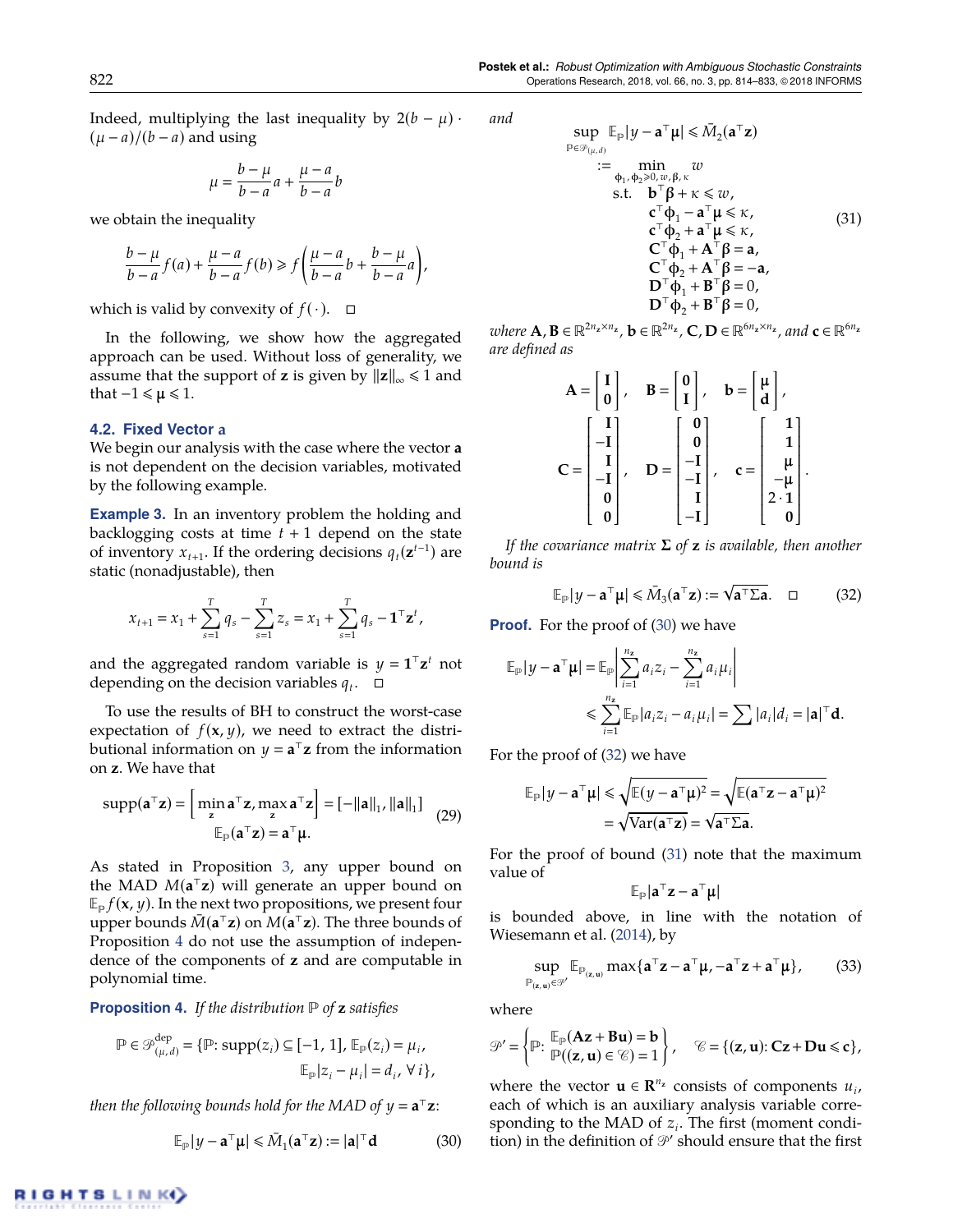moment of **z** is equal to  $\mu$  and the first moment of  $\mu$  is equal to **d**. We define thus **A**, **B**, **b** as in the theorem.

The second (support) condition in the definition of  $\mathcal{P}'$  should ensure that the support of **z** is the unit box and that **u** indeed corresponds to an upper bound on the deviation of **u**. We need to ensure that

$$
||z||_{\infty} \leq 1, \quad u \geqslant z - \mu, \quad u \geqslant \mu - z, \quad u \geqslant 0, \quad u \leqslant 2 \cdot 1,
$$

where the last condition ensures boundedness of  $\mathcal{C}_1$ , required by Wiesemann et al. [\(2014\)](#page-20-24). We ensure these conditions by setting **C**, **D**, **c** as in the theorem. Wiesemann et al. [\(2014\)](#page-20-24) prove (Theorem 1 in their paper) that under mild conditions, satisfied in our case,  $(33)$  is equivalent to the LP as stated in the theorem.  $\Box$ 

There are cases where the MAD bound [\(30\)](#page-9-1) is tight, for example,  $\mu_i = 0$  and  $d_i = d_j$  for all  $i \neq j$ . Thanks to bound [\(31\)](#page-9-3), the method of Wiesemann et al. [\(2014\)](#page-20-24) can be used to enhance our method for aggregated random variables. Building up the upper bound on the MAD of **a** <sup>&</sup>gt;**z** via [\(31\)](#page-9-3) is preferable to [\(30\)](#page-9-1) if solving optimization problems is not burdensome.

The fourth bound, given in Proposition [5](#page-10-0) requires the independence of  $z_i$ 's.

<span id="page-10-1"></span><span id="page-10-0"></span>**Proposition 5.** 
$$
If \mathbb{P} \in \mathcal{P}_{(\mu,d)}
$$
 then\n
$$
\mathbb{E}_{\mathbb{P}}|y - \mathbf{a}^{\top} \boldsymbol{\mu}| \leq \bar{M}_4(\mathbf{a}^{\top} \mathbf{z}) = \sum_{\alpha \in \{1,2,3\}^{n_{\mathbf{z}}}} \left( \prod_{i=1}^{n_{\mathbf{z}}} p_{\alpha_i}^i \right) |\mathbf{a}^{\top} \mathbf{z}(\alpha) - \mathbf{a}^{\top} \boldsymbol{\mu}|.
$$
\n(34)

**Proof.** The proposition follows from considering the ambiguity set for the probability distribution  $P_{\nu}$  of a single-dimensional random variable  $y = a^{\top}z$ :

$$
\mathcal{P}_y = \{ \mathbb{P}_y : \text{supp}(y) \subseteq [-\|\mathbf{a}\|_1, \|\mathbf{a}\|_1], \mathbb{E}_{\mathbb{P}}(y) = \mathbf{a}^\top \mathbf{\mu},
$$

$$
\mathbb{E}_{\mathbb{P}_y} |y - \mathbf{a}^\top \mathbf{\mu}| = \mathbb{E}_{\mathbb{P}} |\mathbf{a}^\top \mathbf{z} - \mathbf{a}^\top \mathbf{\mu}| \}
$$

and applying Proposition [3](#page-8-1) since  $\bar{M}_4(\mathbf{a}^\top \mathbf{z}) \geqslant \mathbb{E}_{\mathbb{P}} |\mathbf{a}^\top \mathbf{z}$ **a**<sup>⊤</sup>μ∣. ໋⊡

With respect to [\(34\)](#page-10-1), we note that the computation can be done before the optimization problem is set up. Therefore, the optimization problem involving  $f(\mathbf{x}, \mathbf{a}^{\top} \mathbf{z})$  is easier than would be the case if formula [\(20\)](#page-5-6) of Section [3.1](#page-5-10) were used.

The following proposition states that under the obtained distributional information on **a** <sup>&</sup>gt;**z** one can obtain an upper bound on the expectation of  $f(\mathbf{x}, \mathbf{a}^T \mathbf{z})$ .

<span id="page-10-2"></span>**Proposition 6.** It holds for 
$$
i = 1, 2, 3
$$
 that

$$
\sup_{\mathbb{P}\in\mathcal{P}_{(\mu,d)}^{\text{dep}}} f(\mathbf{x}, \mathbf{a}^{\top}\mathbf{z}) \leq \frac{\bar{M}_{i}(\mathbf{a}^{\top}\mathbf{z})}{2(\mathbf{a}^{\top}\mathbf{\mu} + ||\mathbf{a}||_{1})} f(\mathbf{x}, -||\mathbf{a}||_{1})
$$
  
+ 
$$
\left(1 - \frac{\bar{M}_{i}(\mathbf{a}^{\top}\mathbf{z})}{2(\mathbf{a}^{\top}\mathbf{\mu} + ||\mathbf{a}||_{1})} - \frac{\bar{M}_{i}(\mathbf{a}^{\top}\mathbf{z})}{2(||\mathbf{a}||_{1} - \mathbf{a}^{\top}\mathbf{\mu})}\right) f(\mathbf{x}, \mathbf{a}^{\top}\mathbf{\mu})
$$

$$
+ \frac{\bar{M}_{i}(\mathbf{a}^{\top}\mathbf{z})}{2(||\mathbf{a}||_{1} - \mathbf{a}^{\top}\mathbf{\mu})} f(\mathbf{x}, ||\mathbf{a}||_{1}) \tag{35}
$$

*and*

$$
\sup_{\mathbb{P}\in\mathcal{P}_{(\mu,d)}} f(\mathbf{x}, \mathbf{a}^\top \mathbf{z}) \le \frac{\bar{M}_4(\mathbf{a}^\top \mathbf{z})}{2(\mathbf{a}^\top \mathbf{\mu} + ||\mathbf{a}||_1)} f(\mathbf{x}, -||\mathbf{a}||_1) + \left(1 - \frac{\bar{M}_4(\mathbf{a}^\top \mathbf{z})}{2(\mathbf{a}^\top \mathbf{\mu} + ||\mathbf{a}||_1)} - \frac{\bar{M}_4(\mathbf{a}^\top \mathbf{z})}{2(||\mathbf{a}||_1 - \mathbf{a}^\top \mathbf{\mu})}\right) f(\mathbf{x}, \mathbf{a}^\top \mathbf{\mu}) + \frac{\bar{M}_4(\mathbf{a}^\top \mathbf{z})}{2(||\mathbf{a}||_1 - \mathbf{a}^\top \mathbf{\mu})} f(\mathbf{x}, ||\mathbf{a}||_1), \tag{36}
$$

where  $\bar{M}_i$  ,  $i$  =  $1$  ,  $\dots$  ,  $4$  are the bounds given in Propositions  $4$ and [5.](#page-10-0)  $\Box$ 

The statement follows trivially from [\(8\)](#page-4-1) and Proposition [3.](#page-8-1) Since **a** does not depend on **x**, the right-hand sides in the bounds of Proposition [6](#page-10-2) are convex in **x**.

#### **4.3. Vector a**(**x**) **Depends on x**

We now assume that  $a(x)$  is an affine vector-valued function of **x** and the function whose worst-case expectation we seek is  $f(\mathbf{a}(\mathbf{x})^T \mathbf{z})$ , where  $f(\cdot)$  is convex and  $y(x) = a(x)^{\top}z$ . This assumption holds, for example, for an inventory problem with linear decision rules.

<span id="page-10-4"></span>**Example 4.** Using linear decision rules  $q_{t+1}(\mathbf{z}^t) =$  $q_{t+1,0} + \sum_{j=1}^{t} q_{t+1,j} z_j$  for the ordering decisions, the state of inventory at time  $t + 1$  is

$$
x_{t+1} = x_1 + \sum_{s=1}^t \left( q_{t,0} + \sum_{j=1}^t q_{t,j} z_j \right) - \sum_{j=1}^t z_t
$$
  
=  $x_1 + \sum_{s=1}^t q_{t,0} + \sum_{s=1}^t \left( \sum_{j=s+1}^t q_{j,s} - 1 \right) z_s.$ 

In each time period the aggregated random variable is  $\sum_{s=1}^{t} (\sum_{j=s+1}^{t} q_{j,s} - 1)z_s$ , which indeed depends on the decision variables. □

Similar to the previous case, one can consider the worst-case expectation of  $f(y(x))$  where  $y(x) = a(x)^{\top}z$ . We assume that the function  $f(\cdot)$  is nonnegative—if  $f(\cdot)$  is not nonnegative but is bounded from below, nonnegativity can be ensured by adding a sufficiently large constant. We obtain the following bound using the MAD approximation [\(30\)](#page-9-1), which does not require the assumption of independence of *z<sup>i</sup>* 's.

**Proposition 7.** For  $f(\cdot)$  nonnegative it holds that

<span id="page-10-3"></span>
$$
\sup_{\mathbb{P}\in\mathcal{P}_{(\mu,d)}^{\text{dep}}} f(\mathbf{a}(\mathbf{x})^{\top}\mathbf{z})
$$
\n
$$
\leq \max_{i} \frac{d_{i}}{2(1 - |\mu_{i}|)} (f(-\|\mathbf{a}(\mathbf{x})\|_{1}) + f(\|\mathbf{a}(\mathbf{x})\|_{1}))
$$
\n
$$
+ \left(1 - \min_{i} \frac{d_{i}}{1 + |\mu_{i}|}\right) f(\mathbf{a}(\mathbf{x})^{\top}\mathbf{\mu}). \quad \Box \tag{37}
$$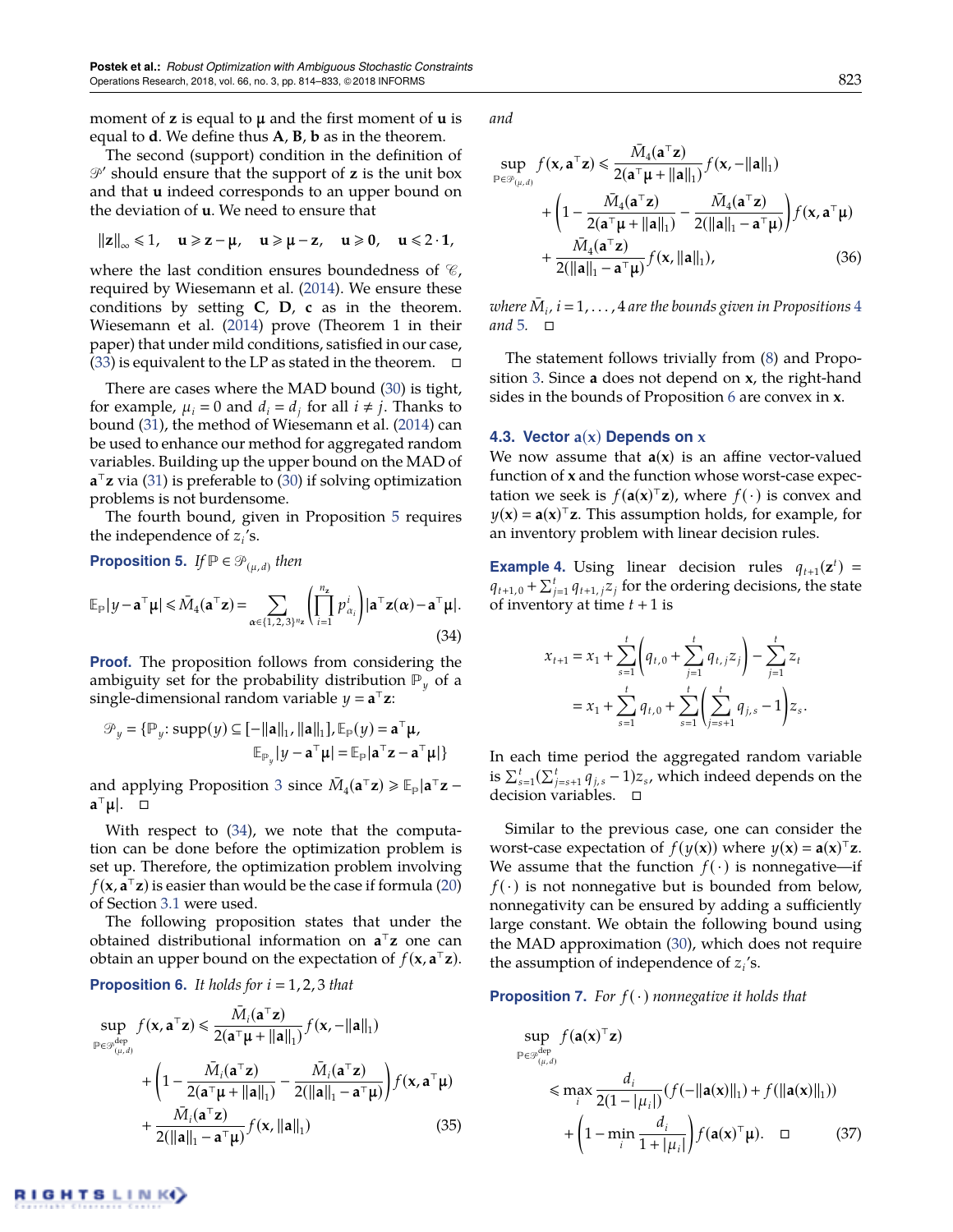**Proof.** Consider the single-dimensional random variable  $y(x) = a(x)^{\top}z$ . Similar to the case  $y = a^{\top}x$  it holds that

$$
\text{supp}(\mathbf{a}(\mathbf{x})^{\top}\mathbf{z}) = \left[\min_{\mathbf{z}} \mathbf{a}(\mathbf{x})^{\top}\mathbf{z}, \max_{\mathbf{z}} \mathbf{a}(\mathbf{x})^{\top}\mathbf{z}\right]
$$

$$
= \left[-\|\mathbf{a}(\mathbf{x})\|_{1}, \|\mathbf{a}(\mathbf{x})\|_{1}\right]
$$

$$
\mathbb{E}_{\mathbb{P}}(\mathbf{a}(\mathbf{x})^{\top}\mathbf{z}) = \mathbf{a}(\mathbf{x})^{\top}\mathbf{\mu}
$$

$$
\mathbb{E}_{\mathbb{P}}|\mathbf{a}(\mathbf{x})^{\top}\mathbf{z} - \mathbf{a}(\mathbf{x})^{\top}\mathbf{\mu}| \leq |\mathbf{a}(\mathbf{x})|^{\top}\mathbf{d}.
$$

Using this and Proposition [3](#page-8-1) to obtain an upper bound on the expectation of the variable  $y(x)$  we obtain

$$
\sup_{\mathbb{P}_{y(x)} \in \mathcal{P}_{y(x)}} \mathbb{E}_{\mathbb{P}_{y(x)}} f(y(\mathbf{x})) \leq \frac{|\mathbf{a}(\mathbf{x})|^\top \mathbf{d}}{2(\mathbf{a}(\mathbf{x})^\top \mu + ||\mathbf{a}(\mathbf{x})||_1)} f(-||\mathbf{a}(\mathbf{x})||_1) + \frac{|\mathbf{a}(\mathbf{x})|^\top \mathbf{d}}{2(||\mathbf{a}(\mathbf{x})||_1 - \mathbf{a}(\mathbf{x})^\top \mu)} f(||\mathbf{a}(\mathbf{x})||_1) + \left(1 - \frac{|\mathbf{a}(\mathbf{x})|^\top \mathbf{d}}{2(\mathbf{a}(\mathbf{x})^\top \mu + ||\mathbf{a}(\mathbf{x})||_1)} - \frac{|\mathbf{a}(\mathbf{x})|^\top \mathbf{d}}{2(||\mathbf{a}(\mathbf{x})||_1 - \mathbf{a}(\mathbf{x})^\top \mu)}\right) + f(\mathbf{a}(\mathbf{x})^\top \mu).
$$
\n(38)

Now note that it holds that

$$
\frac{|a(x)|^\top d}{2(a(x)^\top \mu + ||a(x)||_1)} = \frac{|a(x)|^\top d}{2(a(x)^\top \mu + |a(x)|^\top 1)}
$$
  
\n
$$
\leq \frac{|a(x)|^\top d}{2(-|a(x)|^\top |\mu| + |a(x)|^\top 1)}
$$
  
\n
$$
= \frac{|a(x)|^\top d}{2|a(x)|^\top (1 - |\mu|)}
$$
  
\n
$$
\leq \max_{i} \frac{d_i}{2(1 - |\mu_i|)}.
$$

In a similar way, we obtain that

$$
\frac{|\mathbf{a}(\mathbf{x})|^{\top} \mathbf{d}}{2(\|\mathbf{a}(\mathbf{x})\|_1 - \mathbf{a}(\mathbf{x})^{\top} \boldsymbol{\mu})} \leqslant \max_{i} \frac{d_i}{2(1 - |\mu_i|)}
$$

and

$$
\frac{|\mathbf{a}(\mathbf{x})|^{\top}\mathbf{d}}{2(\mathbf{a}(\mathbf{x})^{\top}\boldsymbol{\mu} + ||\mathbf{a}(\mathbf{x})||_1)} \ge \min_{i} \frac{d_i}{2(1 + |\mu_i|)},
$$

$$
\frac{|\mathbf{a}(\mathbf{x})|^{\top}\mathbf{d}}{2(||\mathbf{a}(\mathbf{x})||_1 - \mathbf{a}(\mathbf{x})^{\top}\boldsymbol{\mu})} \ge \min_{i} \frac{d_i}{2(1 + |\mu_i|)}.
$$

Inserting these inequalities into [\(38\)](#page-11-1) and using the nonnegativity of  $f(\cdot)$  yields the result.  $\Box$ 

The quality of the bound [\(37\)](#page-10-3) depends now on the dispersion of the terms  $d_i/(2(1 - |\mu_i|))$  and  $d_i/(2(1+|\mu_i|))$  if they are equal, the bound is tight. Tractability of [\(37\)](#page-10-3) depends on the convexity of the sum

$$
f(-\|\mathbf{a}(\mathbf{x})\|_{1}) + f(\|\mathbf{a}(\mathbf{x})\|_{1}), \qquad (39)
$$

which turns out to be the case if  $a(x)$  is affine, as the following proposition shows.

**Proposition 8.** For affine  $a(x)$  and convex  $f: \mathbb{R} \to \mathbb{R}$ , the *function*  $f(-\|\mathbf{a}(\mathbf{x})\|_1) + f(\|\mathbf{a}(\mathbf{x})\|_1)$  *is convex.* 

**Proof.** Define  $g(t) = f(t) + f(-t)$  for  $t \in \mathbb{R}_+$  and  $h(x) =$  $\|\mathbf{a}(\mathbf{x})\|_1$ . Then we have that

$$
f(-||\mathbf{a}(\mathbf{x})||_1) + f(||\mathbf{a}(\mathbf{x})||_1) = g(h(\mathbf{x})).
$$

The function  $g(h(x))$  is convex if  $g(t)$  is convex and nondecreasing and  $h(x)$  is convex. Convexity of  $h(x)$  is clear as it is a norm of an affine function of **x**. Also, convexity of  $g(\cdot)$  follows from convexity of  $f(\cdot)$ . We need to show that  $g(\cdot)$  is nondecreasing, i.e., that

$$
g(t+\alpha) \ge g(t), \quad \forall \, t \ge 0, \, \alpha \ge 0.
$$

Consider the subgradients  $v_1 \in \partial f(-t)$  and  $v_2 \in \partial f(t)$ . By properties of subgradients we have that

$$
v_1 \leq \frac{f(t) - f(-t)}{2t} \leq v_2.
$$

<span id="page-11-1"></span>From this, it follows that for  $\alpha \geq 0$ ,

$$
g(t + \alpha) = f(-t - \alpha) + f(t + \alpha)
$$
  
\n
$$
\ge f(-t) + \sup_{v \in \partial f(-t)} (-\alpha v) + f(t) + \sup_{v \in \partial f(t)} (\alpha v)
$$
  
\n
$$
\ge f(-t) + (-\alpha v_1) + f(t) + (\alpha v_2)
$$
  
\n
$$
= g(t) + \alpha (v_2 - v_1)
$$
  
\n
$$
\ge g(t). \quad \Box
$$

# <span id="page-11-0"></span>**5. Safe Approximations of Chance Constraints**

## **5.1. Introduction**

In this section we show how the results of Ben-Tal and Hochman [\(1972\)](#page-19-5) can be used to construct safe tractable approximations of scalar chance constraints:

<span id="page-11-2"></span>
$$
\mathbb{P}(\mathbf{a}(\mathbf{z})^{\top}\mathbf{x} > \mathbf{b}(\mathbf{z})) \leq \epsilon, \quad \forall \mathbb{P} \in \mathcal{P}_{(\mu,d)},
$$
\nwhere  $[\mathbf{a}(\mathbf{z}); \mathbf{b}(\mathbf{z})] = [\mathbf{a}^0; \mathbf{b}^0] + \sum_{i=1}^{n_{\mathbf{z}}} z_i [\mathbf{a}_i^0; \mathbf{b}_i^0].$  (40)

For ease of exposure we assume that the components *z<sup>i</sup>* have a support contained in [−1, 1] and mean 0:

$$
\mathcal{P}_{(\mu,d)} = \{ \mathbb{P}: \text{supp}(z_i) \subseteq [-1,1], \mathbb{E}_{\mathbb{P}} z_i = 0, \mathbb{E}_{\mathbb{P}} |z_i| = d_i, i = 1, ..., n_z, z_i \perp z_j, \forall i \neq j \}.
$$

To construct the safe tractable approximations, we use the mathematical framework of Ben-Tal et al. [\(2009\)](#page-19-1). In this framework, the key step consists of bounding from above the *moment-generating function* of  $z_i$ ,  $i = 1, \ldots, n_z$ :

$$
\mathbb{E}_{\mathbb{P}} \exp(wz_i) = \int \exp(wz_i) d\mathbb{P}_i(z_i),
$$

and then using the resulting bound in combination with the Markov inequality to obtain upper bounds on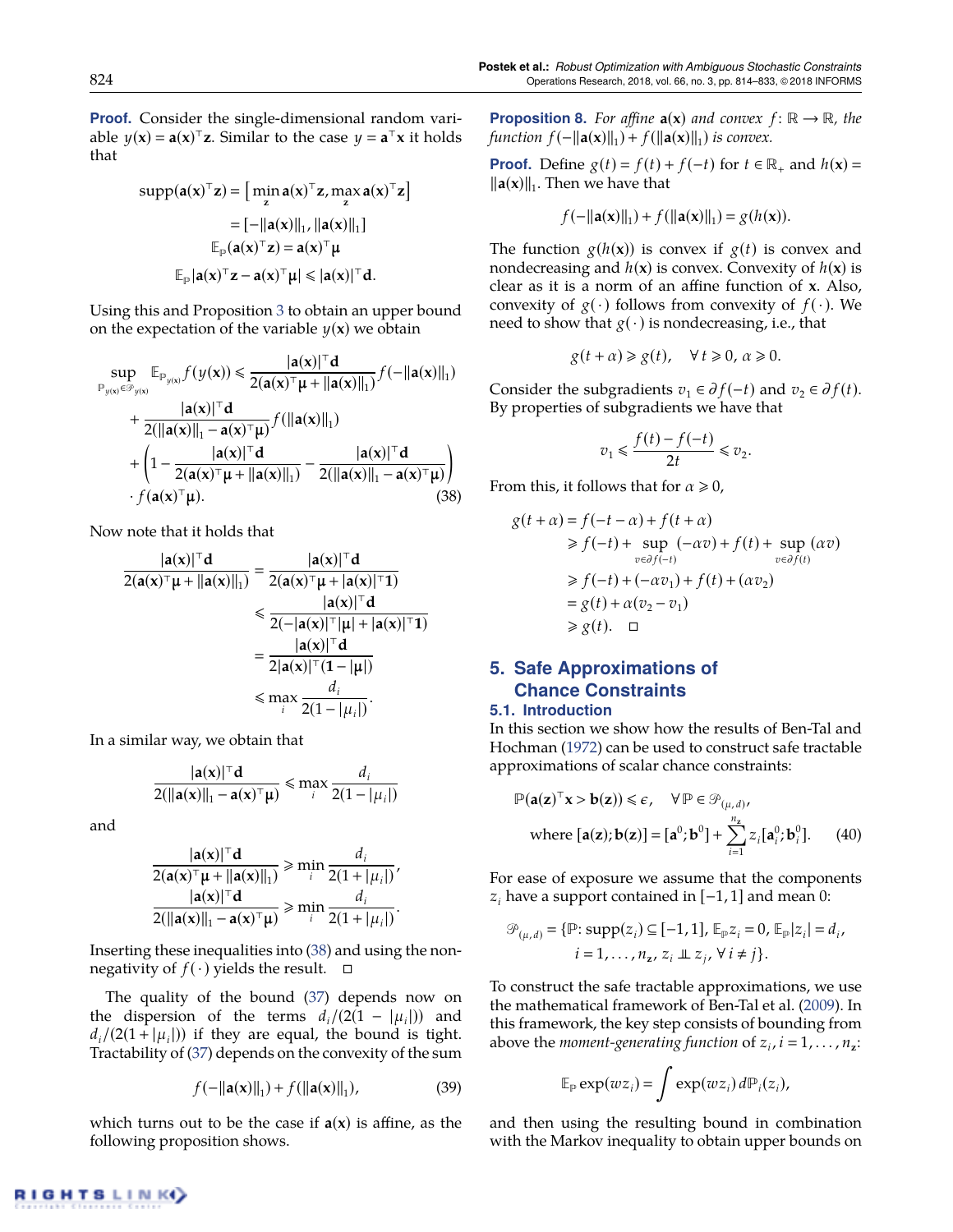the probability  $\mathbb{P}(\mathbf{a}(\mathbf{z})^T \mathbf{x} > \mathbf{b}(\mathbf{z}))$ —often referred to as the *Bernstein approximation*.

A strong motivation for using the ambiguity set  $\mathscr{P}_{(\mu,d)}$  is because of the fact that a tight explicit bound on  $\mathbb{E}_{p}$  exp( $w^{\top}z$ ) is obtained easily in this setting by the BH results described in Section 2. Indeed, because of the independence of  $z_1,\ldots,z_{n_{\mathbf{z}}}$  we have

$$
\sup_{\mathbb{P}\in\mathcal{P}_{(\mu,d)}} \mathbb{E}_{\mathbb{P}} \exp(\mathbf{z}^{\top}\mathbf{w})
$$
\n
$$
= \prod_{i=1}^{n_{\mathbf{z}}} \sup_{\mathbb{P}\in\mathcal{P}_{(\mu,d)}} \mathbb{E}_{\mathbb{P}} \exp(z_i w_i)
$$
\n
$$
= \prod_{i=1}^{n_{\mathbf{z}}} \left( \frac{d_i}{2} \exp(-w_i) + \frac{d_i}{2} \exp(w_i) + (1 - d_i) \exp(0) \right)
$$
\n
$$
= \prod_{i=1}^{n_{\mathbf{z}}} (d_i \cosh(w_i) + 1 - d_i). \tag{41}
$$

The worst-case expectation is evaluated separately for each component of **z**, avoiding the computational burden of summation of  $3^{n_z}$  terms as in [\(14\)](#page-5-2).

#### **5.2. Safe Approximations—Results**

We now show how [\(41\)](#page-12-0) can be used to obtain safe approximations of [\(40\)](#page-11-2). First, we present two simple safe approximations in order of increasing tightness, which are similar in their functional form to those obtained in Ben-Tal et al. [\(2009\)](#page-19-1) for the case of meanvariance information. Next, we show that the  $(\mu, d)$ information is particularly suitable for obtaining even tighter safe approximations, based on the exponential polynomials, which, in the sense of computational tractability, remained an unsolved case in Ben-Tal et al. [\(2009\)](#page-19-1). The numerical experiment in Section [6.5](#page-18-0) illustrates the power of this new approximation compared to the previous two.

The first approximation requires the use of theorem 2.4.4 of Ben-Tal et al. [\(2009\)](#page-19-1), repeated in the electronic companion, Appendix EC.4.1.

<span id="page-12-3"></span>**Theorem 1.** *If for a given vector* **x** *there exist* **u**,  $\mathbf{v} \in \mathbb{R}^{n_{\mathbf{z}}+1}$ *such that* (**x**, **u**, **v**) *satisfies the constraint system*

<span id="page-12-1"></span>
$$
\begin{cases}\n(\mathbf{a}^i)^\top \mathbf{x} - b_i = u_i + v_i, & 0 \le i \le n_\mathbf{z} \\
u_0 + \sum_{i=1}^{n_\mathbf{z}} |u_i| \le 0 \\
v_0 + \sqrt{2 \log(1/\epsilon)} \sqrt{\sum_{i=1}^{n_\mathbf{z}} \sigma_i^2 v_i^2} \le 0,\n\end{cases}
$$
\n(42)

*where*

$$
\sigma_i = \sup_{t \in \mathbb{R}} \sqrt{\frac{2\log(d_i \cosh(t) + 1 - d_i)}{t^2}},\tag{43}
$$

*then* **x** *is feasible to [\(40\)](#page-11-2), that is, constraint system [\(42\)](#page-12-1) is a safe approximation of [\(40\)](#page-11-2). Moreover, [\(42\)](#page-12-1) is the robust counterpart of the following robust constraint:*

$$
\mathbf{a}(\mathbf{z})^{\top}\mathbf{x} \leq \mathbf{b}(\mathbf{z}), \quad \forall \, \mathbf{z} \in \mathcal{U},
$$
\nwhere  $[\mathbf{a}(\mathbf{z}); \mathbf{b}(\mathbf{z})] = [\mathbf{a}^0; \mathbf{b}^0] + \sum_{i=1}^{n_{\mathbf{z}}} z_i [\mathbf{a}_i^0; \mathbf{b}_i^0], \quad (44)$ 

*and*

<span id="page-12-4"></span>
$$
\mathcal{U} = \left\{ \mathbf{z} \in \mathbb{R}^{n_{\mathbf{z}}} : \sqrt{\sum_{i=1}^{n_{\mathbf{z}}} \frac{z_i^2}{\sigma_i^2}} \leq \sqrt{2 \log(1/\epsilon)}, -1 \leq z_i \leq 1, i = 1, ..., n_{\mathbf{z}} \right\}.
$$

<span id="page-12-0"></span>Constraint system [\(42\)](#page-12-1) involves only linear and second-order conic constraints, making it highly tractable even for large-dimensional problems.

The second safe approximation is tighter and relies on the somewhat more complicated mathematical machinery of Ben-Tal et al. [\(2009\)](#page-19-1).

<span id="page-12-5"></span>**Theorem 2.** If there exists  $\alpha > 0$  such that  $(x, \alpha)$  satisfies *the constraint*

<span id="page-12-2"></span>
$$
(\mathbf{a}^0)^\top \mathbf{x} - b_0 + \alpha \log \left( \sum_{i=1}^{n_{\mathbf{z}}} \left( d_i \cosh \left( \frac{(\mathbf{a}^i)^\top \mathbf{x} - b_i}{\alpha} \right) + 1 - d_i \right) \right) + \alpha \log(1/\epsilon) \le 0,
$$
\n(45)

*then* **x** *satisfies constraint [\(40\)](#page-11-2). That, is [\(45\)](#page-12-2) is a safe approximation of [\(40\)](#page-11-2).*

Similar to Theorem [1,](#page-12-3) one can construct an explicit convex uncertainty set  $\mathcal U$  for which [\(45\)](#page-12-2) is the robust counterpart of [\(44\)](#page-12-4) corresponding to  $U$ . Constraint [\(45\)](#page-12-2) is convex in  $(x, \alpha)$ , being a sum of a linear function and  $n<sub>z</sub>$  perspective functions of the convex log-sumexp function; see Boyd and Vandenberghe [\(2004\)](#page-19-17). For that reason, it can be handled with convex optimization algorithms such as interior point methods.

#### **5.3. Toward Better Safe Approximations— Exponential Polynomials**

Ben-Tal et al. [\(2009\)](#page-19-1) discuss the fact that the bounds obtained using a single exponential function can still be improved by, instead of the moment-generation function, constructing the worst-case expectation of exponential polynomials:

<span id="page-12-7"></span><span id="page-12-6"></span>
$$
\gamma(s) = \sum_{\nu=0}^{L} c_{\nu} \exp\{\omega_{\nu}s\},\qquad(46)
$$

to bound the probability of constraint violation, where  $c_v$ ,  $\omega_v$ ,  $v = 0$ , ..., *L* are complex numbers and

 $\gamma(\cdot)$  is convex and nondecreasing,

$$
\gamma(s) \ge 0
$$
,  $\gamma(0) \ge 0$ ,  $\gamma(s) \to 0$  as  $s \to -\infty$ . (47)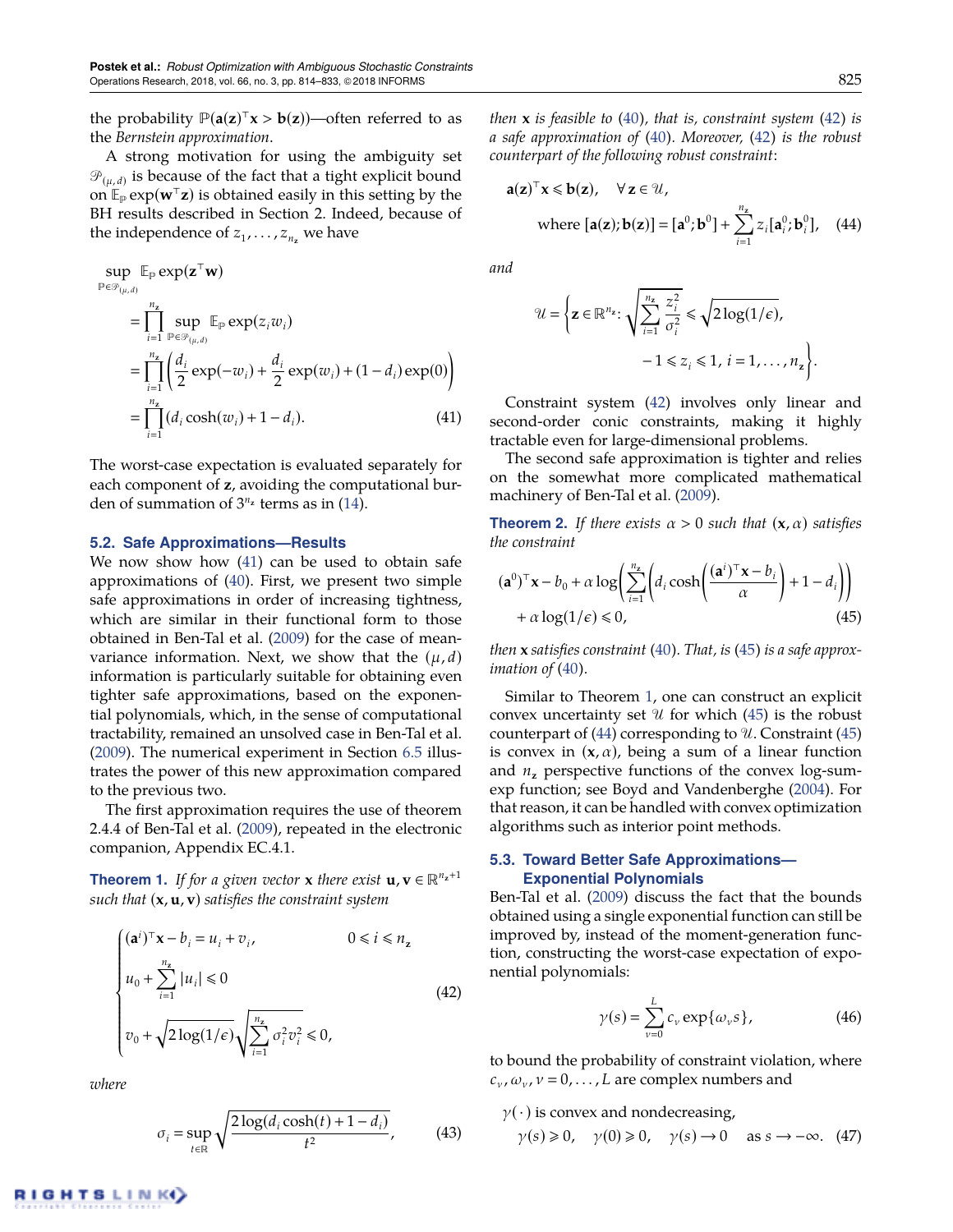The worst-case expectation of the exponential polynomial  $\gamma(s)$ , similar to the worst-case expectation of the moment-generating function [\(41\)](#page-12-0), can then be used to obtain better upper bounds on  $\mathbb{P}(\mathbf{a}(\mathbf{z})^T \mathbf{x} > \mathbf{b}(\mathbf{z}))$ . In fact, the bound found in Theorem [2](#page-12-5) is obtained using a special case of [\(46\)](#page-12-6), where  $L = 0$ ,  $c_0 = \omega_0 = 1$ . The difficulty of using general polynomials [\(46\)](#page-12-6) lies in the (un)availability of tight, computationally tractable upper bounding function Ψ(**w**) on [\(46\)](#page-12-6):

$$
\mathbb{E}_{\mathbb{P}}\gamma\left(w_0+\sum_{i=1}^{n_{\mathbf{z}}}w_iz_i\right)\leq \Psi(\mathbf{w}),\quad \forall\,\mathbb{P}\in\mathcal{P}.
$$

In the following, we show that under  $(\mu, d)$  information, the result of BH can be easily applied in this case as well. Indeed, the corresponding supremum over  $\mathscr{P}_{(\mu,\,d)}$  is given by

$$
\Psi(\mathbf{w}) = \sup_{\mathbb{P} \in \mathcal{P}_{(\mu,d)}} \mathbb{E}_{\mathbb{P}} \gamma \left( w_0 + \sum_{i=1}^{n_{\mathbf{z}}} z_i w_i \right)
$$
  
= 
$$
\sum_{\nu=0}^{L} c_{\nu} \exp \{ \omega_{\nu} w_0 \} \prod_{i=1}^{n_{\mathbf{z}}} (d_i \sinh(\omega_{\nu} w_i) + 1 - d_i).
$$
(48)

Now, we can use proposition 4.3.1 from Ben-Tal et al. [\(2009\)](#page-19-1) to obtain the following result.

<span id="page-13-3"></span>**Theorem 3.** *Consider an exponential polynomial* γ(*s*) *satisfying [\(47\)](#page-12-7), the corresponding function* Ψ(**w**) *and the set* Γ *such that*

<span id="page-13-2"></span>
$$
\Gamma_{\epsilon} = \{ \mathbf{x} : \exists \alpha > 0 : \Psi(\alpha \mathbf{w}) \le \epsilon \},
$$
  
\n
$$
w_i = (\mathbf{a}^i)^{\top} \mathbf{x} - b_i, \quad i = 1, ..., n_{\mathbf{z}}.
$$
\n(49)

*Then, any*  $\mathbf{x} \in \mathrm{cl}\,\Gamma_{\epsilon}$  *is also feasible for the chance constraint [\(40\)](#page-11-2).*

It is also important to note that constraint [\(49\)](#page-13-2) is convex representable in  $(x, \alpha)$ . Theorem [3](#page-13-3) extends the results of Ben-Tal et al. [\(2009\)](#page-19-1), which provides a safe approximation using only known supports and means of the components *z<sup>i</sup>* .

#### <span id="page-13-1"></span><span id="page-13-0"></span>**6. Numerical Experiments 6.1. Inventory Management—Average Case Performance**

**Introduction.** We consider an application of the  $(\mu, d)$ method to minimization of the average-case cost in inventory management, where we adapt the numerical example from Ben-Tal et al. (2005) with a single product and where inventory is managed periodically over *T* periods. At the beginning of each period *t* the decision maker has an inventory of size  $x_t$  and he orders a quantity  $q_t$  for unit price  $c_t$ . The customers then place their demands *z<sup>t</sup>* . The retailer's status at the beginning of the planning horizon is given through the parameter *x*1 (initial inventory). Apart from the ordering cost, the

following costs are incurred over the planning horizon (i) holding cost  $h_t$  max $\{0, x_{t+1}\}$ , where  $h_t$  are the unit holding cost; (ii) shortage cost  $p_t$  max {0,  $x_{t+1}$ }, where  $p_t$ is the unit shortage cost.

Inventory  $x_{T+1}$  left at the end of period  $T$  has a unit salvage value *s*. Also, one must impose  $h_T - s \ge -p_T$  to maintain the problem's convexity. The practical interpretation of this constraint is that in the last period it is more profitable to satisfy the customer demand rather than to be left with an excessive amount of inventory. The constraints in the model include (i) balance equations linking the inventory in each period to the inventory, order quantity, and demand in the preceding period; (ii) upper and lower bounds on the order quantities in each period  $L_t \leq q_t \leq U_t$ ; (iii) upper and lower bounds on cumulative order quantities in each  $\text{period } \hat{L}_t \leq \sum_{\tau=1}^t q_{\tau} \leq \hat{U}_t.$ 

With ordering decisions  $\mathbf{q}(\mathbf{z}) = (q_1, q_2(\mathbf{z}^1), \dots,$  $q_T(z^{T-1})$ <sup>T</sup>, where  $z^t = (z_1, \ldots, z_t)$ <sup>T</sup>, the objective function value for a given demand vector **z** is

$$
f(\mathbf{q}(\mathbf{z}), \mathbf{z}) = -s \max\{x_{T+1}(\mathbf{z}^T), 0\} + \sum_{t=1}^T (c_t q_t(\mathbf{z}^{t-1}) + h_t \max\{x_{t+1}(\mathbf{z}^t), 0\} + p_t \max\{-x_{t+1}(\mathbf{z}^t), 0\}).
$$

The optimization problem to be solved is given by the following, two-variant formulation where the minimized quantity is the worst-case value or the worstcase expectation of the objective function:

min  
\n
$$
\lim_{\mathbf{q}(\cdot), \mathbf{x}(\cdot), u} u
$$
\n
$$
\text{s.t. } \sup_{\mathbf{p} \in \mathcal{P}} \mathbb{E}_{\mathbf{p}} \text{ or } \sup_{\mathbf{z} \in \mathcal{Z}} f(\mathbf{q}(\mathbf{z}), \mathbf{x}(\mathbf{z}), \mathbf{z}) \leq u,
$$
\n
$$
x_{t+1}(\mathbf{z}^t) = x_t(\mathbf{z}^{t-1}) + q_t(\mathbf{z}^{t-1}) - z_t, \quad t = 1, ..., T
$$
\n
$$
\forall \mathbf{z} \in \mathcal{Z},
$$
\n
$$
L_t \leq q_t(\mathbf{z}^{t-1}) \leq U_t, \quad t = 1, ..., T \ \forall \mathbf{z} \in \mathcal{Z},
$$
\n
$$
\hat{L}_t \leq \sum_{\tau=1}^t q_\tau(\mathbf{z}^{\tau-1}) \leq \hat{U}_t, \quad t = 1, ..., T \ \forall \mathbf{z} \in \mathcal{Z},
$$
\n(50)

<span id="page-13-4"></span>where  $\mathcal{Z}$  is the uncertainty set for **z** and  $\mathcal{P}$  is the ambiguity set of probability distributions with support being a subset of  $\mathcal{Z}$ . The objective function in [\(50\)](#page-13-4) has the sum-of-maxima form, which typically is problematic in RO because of the difficulty of maximizing a convex function; see, for example, Gorissen and den Hertog [\(2013\)](#page-20-37) and Ardestani-Jaafari and Delage [\(2016\)](#page-19-18). Models such as [\(50\)](#page-13-4) in the multiperiod setting can lead to issues such as time (in)consistency, i.e., the question whether the chosen multiperiod strategy remains optimal at later stages for all possible outcomes of the uncertainty at the earlier stage. This phenomenon is discussed, for example, by Xin et al. [\(2015\)](#page-20-38).

We assume that the uncertainty set  $\mathcal{Z} = \mathcal{Z}_1 \times \cdots \times \mathcal{Z}_T$ , where  $\mathcal{Z}_t = [a_t, b_t]$ ,  $t = 1, ..., T$ . The worst-case form of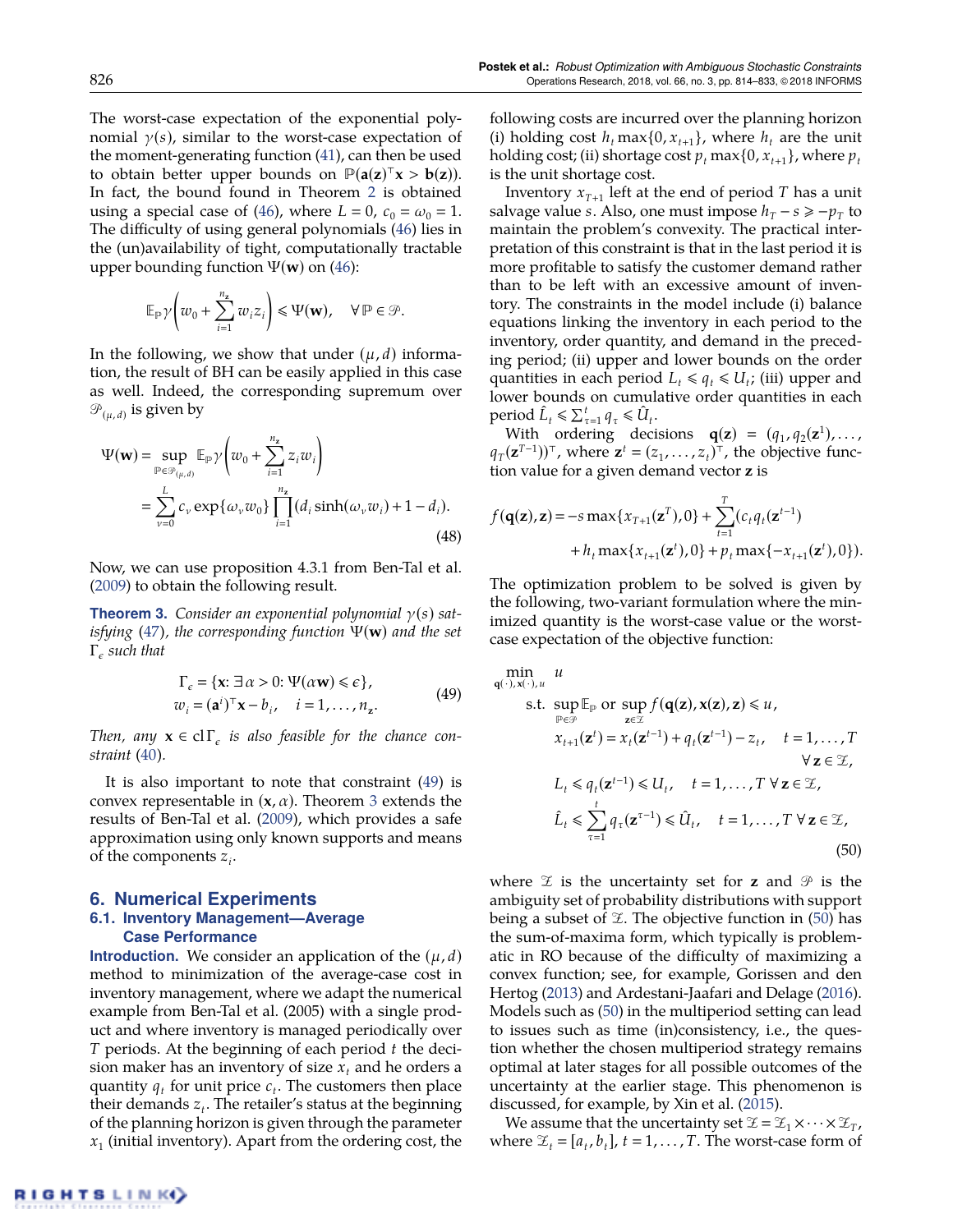problem [\(50\)](#page-13-4) has to be solved by enumerating all vertices of the uncertainty set  $\mathcal{I}$ . For the worst-case expec-tation form of [\(50\)](#page-13-4) we assume that  $\mu_t = (a_t + b_t)/2$ , and that  $d_t = \mathbb{E}_{\mathbb{P}} |z_t - \mu_t| = \theta(b_t - a_t)$ , yielding the following ambiguity set:

$$
\mathcal{P}_{(\mu,d)} = \{ \mathbb{P}: \text{ supp}(\mathbb{P}) \subset [\mathbf{a}, \mathbf{b}], \mathbb{E}_{\mathbb{P}} \mathbf{z} = \mathbf{\mu}, \mathbb{E}_{\mathbb{P}} | \mathbf{z} - \mathbf{\mu} | = \mathbf{d}, z_i \perp z_j \forall i \neq j \},
$$

where  $\mathbf{a} = (a_1, ..., a_T)^T$ ,  $\mathbf{b} = (b_1, ..., b_T)^T$ ,  $\mathbf{\mu} = (\mu_1, ..., \mu_T)^T$  $(\mu_T)^\top$ , and  $\mathbf{d} = (d_1, ..., d_T)^\top$ . The ordering decisions are assumed to be linear functions of the past demand:  $q_{t+1}(\mathbf{z}^t) = q_{t+1,0} + \sum_{j=1}^t q_{t+1,j} z_j$  and require that  $q_{t+1}(\mathbf{z}^t) \geq 0$ for all  $z \in \mathcal{Z}$ , for  $t = 1, \ldots, T$ . We solve exactly the following two variants of problem [\(50\)](#page-13-4):

• RO solution—the objective function in [\(50\)](#page-13-4) is preceded by sup<sub>z∈≆</sub>, and

 $\bullet$   $(\mu, d)$  solution–the objective function in [\(50\)](#page-13-4) is preceded by  $\sup_{\mathbb{P}\in\mathscr{P}_{(\mu,d)}}\mathbb{E}_{\mathbb{P}}.$ 

We run an experiment with  $T = 6$  and 50 problem instances. We set  $\theta = 0.25$ , corresponding to the mean absolute deviation of the uniform distribution. The ranges for the uniform sampling of parameters are given in Table [1.](#page-14-0)

**Upper and Lower Bounds for the Expectation of the Objective Function.** For each inventory problem instance and the optimal solution  $\bar{q}(\cdot)$ , we compute the following quantities:

• the worst-case expected cost under  $(\mu, d)$  informa- $\text{tion: sup}_{\mathbb{P} \in \mathscr{P}_{(\mu,d)}} \mathbb{E}_{\mathbb{P}}f(\bar{\mathbf{q}}(\mathbf{\hat{z}}), \mathbf{z});$ 

• the best-case expected cost  $\inf_{\mathbb{P}\in\mathcal{P}_{(\mu,d,\beta)}} \mathbb{E}_{\mathbb{P}} f(\bar{\mathbf{q}}(\mathbf{z}), \mathbf{z})$ with three possibilities for the skewness of the demand distribution, i.e., with  $β_t = β ∈ {0.25, 0.5, 0.75}$ , corresponding to left-skewness, symmetry, and rightskewness of the demand distribution in all periods, respectively.

The two values provide us with information about the interval within which the expected objective function value lies under three different assumptions on the parameter β. Additionally, for each solution we com- $\frac{1}{2}$  pute the worst-case cost  $\sup_{\mathbf{z}\in\mathcal{I}}f(\mathbf{\bar{q}}(\mathbf{z}),\mathbf{z})$  to verify how the minimization of the worst-case expectation affects the worst-case performance of the solution.

Table [2](#page-14-1) presents the results. As can be expected, the RO solution yields the best worst-case value of 1,950, which is far better than the  $(\mu, d)$  solution, whose

<span id="page-14-0"></span>**Table 1.** Ranges for Parameter Sampling in the Inventory Experiment

| Parameter                   | Range              | Parameter | Range                    |
|-----------------------------|--------------------|-----------|--------------------------|
| $a_t$                       | [0, 20]            | $x_{1}$   | [20, 50]                 |
| $b_{\star}$                 | $[a_t, a_t + 100]$ | L,        |                          |
| $c_t, p_t$                  | [0, 10]            | u,        | [50, 70]                 |
| $h_t$                       | [0, 5]             | Ĺ,        |                          |
| $\mathcal{S}_{\mathcal{S}}$ |                    |           | $0.8 \sum_{t=1}^{T} U_t$ |

<span id="page-14-1"></span>**Table 2.** Results of the Inventory Management—Worst-Case Cost and Ranges for the Expectation of the Objective over  $\mathcal{P}_{(\mu, d, \beta)}$ 

|                          |      |                  | Minimum cost  |  |  |
|--------------------------|------|------------------|---------------|--|--|
| Objective type           |      | RO               | $(\mu, d)$    |  |  |
| Worst-case value         |      | 1.950            | 2.384         |  |  |
| <b>Expectation range</b> | 0.25 | [1, 255, 1, 280] | [1,004,1,049] |  |  |
| <b>Expectation range</b> | 0.5  | [1,223,1,280]    | [970, 1,049]  |  |  |
| <b>Expectation range</b> | 0.75 | [1,230,1,280]    | [994, 1, 049] |  |  |

*Note.* All numbers are averages.

worst-case value is 2,384. Rows 2 to 4 show that the  $(\mu, d)$  solution not only yields better upper bounds on the expected value of the solution, but also leads to an improvement of the best-case expectation for all  $β$ . For example, for  $\beta = 0.5$  the interval for the expected cost related to the RO solution is given by [1,255, 1,280], whereas for the  $(\mu, d)$  solution it is [970, 1,049]. That means that the worst-case expectation obtained by the  $(\mu, d)$  solution is better than the worst-case expectation obtained by the RO solution.

**Simulation Results.** Since the solutions are obtained with different objective functions, comparing their average-case performance in a "fair" way is difficult. We compare their performance using two samples of demand vectors **z**ˆ:

• uniform sample—demand scenarios  $\hat{z}$  are sampled from a uniform distribution on  $\mathfrak{X}$ ;

•  $(\mu, d)$  sample—demand scenarios  $\hat{z}$  are sampled from a distribution  $\hat{P} \in \mathcal{P}_{(\mu,d)}$ . That is, first, a discretized distribution  $\hat{P} \in \mathcal{P}_{(\mu,d)}$  is sampled using the hit-andrun method. This method is implemented here as follows. For the [0, 1]-interval we construct a grid of 50 equidistant points. For a fixed  $(\mu, d)$  the set of probability masses assigned to these points satisfying the  $\mu$  and *d* values is a polytope. We sample 10 probability distributions uniformly from this polytope with the classical hit-and-run method (mixing algorithm) of Smith [\(1984\)](#page-20-39), where we choose the starting point to be the analytic center of the polytope and we use only every 20th vector sampled with the mixing algorithm. Then, each component of the vector  $\hat{z}$  is sampled randomly from a randomly chosen distribution  $P$ .

For each instance, we sample  $10<sup>4</sup>$  demand scenarios, with both of the sampling methods. Table [3](#page-14-2) presents

<span id="page-14-2"></span>**Table 3.** Simulation Results for the First Inventory Problem

|                                                |                    |       | Cost       |
|------------------------------------------------|--------------------|-------|------------|
| Objective type                                 | Demand sample type | RO    | $(\mu, d)$ |
| Objective mean                                 | Uniform sample     | 1,230 | 994        |
| Objective standard deviation Uniform sample    |                    | 157   | 259        |
| Objective mean                                 | $(\mu, d)$ sample  | 1,246 | 1,003      |
| Objective standard deviation $(\mu, d)$ sample |                    | 160   | 265        |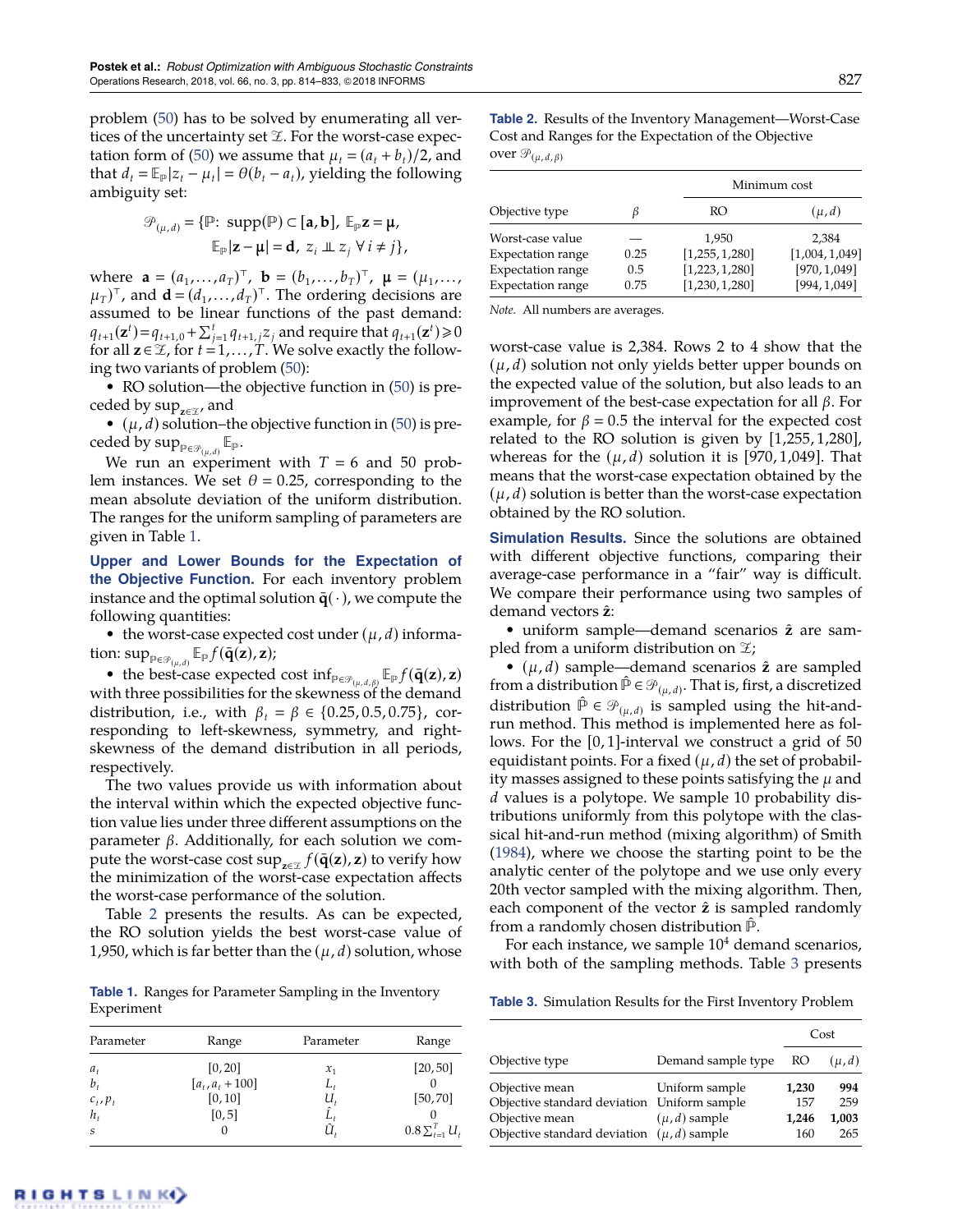the results. The averages of the objective function values over the two sample types over all instances are put in bold. For example (row 1), the  $(\mu, d)$  solutions perform better on average in the uniform sample, with values 994 and 1,230, respectively. A similar observation holds for the  $(\mu, d)$  sample (row 3). In Figure [1](#page-15-1) we present a comparison of the empirical cumulative distribution functions of the total cost incurred by the RO and  $(\mu, d)$  solutions. Roughly speaking, one can speak of a partial shift of the cumulative distribution function in case of the  $(\mu, d)$  solution in the desired direction—a higher cost becomes less probable. However, it is important to remember that the RO solutions still provide a better worst-case performance, as given in Table [2.](#page-14-1) Overall though, the  $(\mu, d)$  solutions appear to be preferable if the mean outcome is the priority.

#### <span id="page-15-0"></span>**6.2. Inventory Management—Enhancement of RO Solutions**

With the good average-case performance of the  $(\mu, d)$ solutions in the previous experiment, we investigate now whether the  $(\mu, d)$  method can be used to enhance the average-case performance if there are multiple optimal RO solutions. For each of the problem instances of the previous subsection we apply the two-step procedure of Section [3.3.](#page-6-0)

We consider three enhancement types, corresponding to three different objective functions:

•  $(\mu, d)$  enhancement: min  $\sup_{\mathbb{P} \in \mathcal{P}_{(\mu,d)}} \mathbb{E}_{\mathbb{P}} f(\mathbf{q}(\mathbf{z}), \mathbf{z});$ 

• sample enhancement:  $\min(1/\tilde{S}) \sum_{j=1}^{S} f(\mathbf{q}(\hat{\mathbf{z}}_j), \hat{\mathbf{z}}_j)$ , where  $\hat{z}_i$  are  $S = 200$  demand scenarios sampled uniformly from  $\mathfrak{X}$ ;

• nominal enhancement: min  $f(\mathbf{q}(\mu), \mu)$  considered by Iancu and Trichakis [\(2013\)](#page-20-36).

Table [4](#page-15-2) presents the results. In the uniform sample (row 1) the  $(\mu, d)$ -enhanced solution yields an average cost of 1,168, compared to 1,230 for the nonenhanced solution, that is 5.04% less. For the  $(\mu, d)$  sample (row 3) the corresponding number is 5.93%. The nominal enhancement turns out to be slightly worse than the  $(\mu, d)$  and sample enhancements; compare, for example, the means 1,180 and 1,168 for the uniform sample and the higher standard deviations of the nominal enhancement.

In Figure [2](#page-16-0) we present the empirical CDFs of the nonenhanced and  $(\mu, d)$ -enhanced solutions in a sample problem in the uniform demand sample, where we can observe again a partial shift of the CDF to the left.

<span id="page-15-1"></span>

**Figure 1.** Empirical Cumulative Distribution Functions of the Total Cost of the Solutions Under the Uniform Sample (Left) and  $(\mu, d)$  Sample (Right)

*Note.* Aggregated from all problem instances.

<span id="page-15-2"></span>**Table 4.** Results of the Inventory Management—Enhancement of RO Solutions Example

|                              |                   | Cost  |                   |                     |                     |  |
|------------------------------|-------------------|-------|-------------------|---------------------|---------------------|--|
| Objective type               | Enhancement type  | -     | $(\mu, d)$        | Sample              | Nominal             |  |
| Objective mean               | Uniform sample    | 1,230 | 1,168 $(-5.04\%)$ | $1,168$ $(-5.04\%)$ | $1,180(-4.06\%)$    |  |
| Objective standard deviation | Uniform sample    | 157   | $158 (+0.63\%)$   | $156 (-0.63\%)$     | $161 (+2.54\%)$     |  |
| Objective mean               | $(\mu, d)$ sample | 1,246 | 1,172 $(-5.93\%)$ | $1,172(-5.93\%)$    | $1,184 \ (-4.97\%)$ |  |
| Objective standard deviation | $(\mu, d)$ sample | 160   | $161 (+0.62\%)$   | $160(0.00\%)$       | $164 (+2.50\%)$     |  |

*Notes.* All numbers are averages. Numbers in parentheses denote the percent change compared to the initial solution with no enhancement (first column).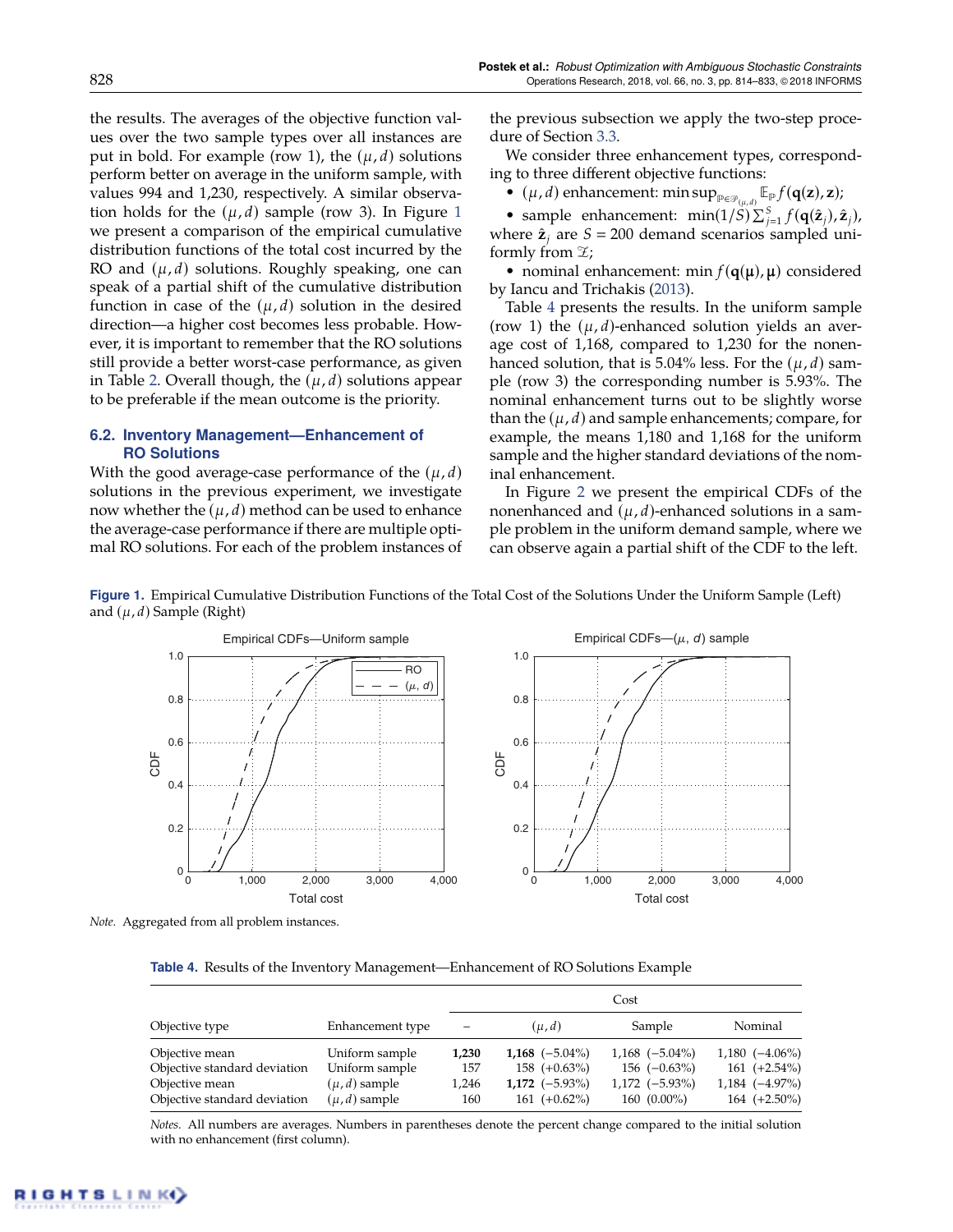<span id="page-16-0"></span>**Figure 2.** Empirical Cumulative Distribution Functions of the Total Cost in Simulation in the Uniform Demand Sample for the Nonenhanced RO Solution and the  $(\mu, d)$ -Enhanced RO Solution



*Note.* Aggregated from all problem instances.

#### **6.3. Inventory Experiment—Aggregation and Independent Demand**

In this section we revisit our inventory experiment using the results for aggregated random vectors. The inventory experiment can be studied in this way, since the objective function is

$$
\sum_{t=1}^{T} (c_t q_t(\mathbf{z}^{t-1}) + h_t \max\{x_{t+1}(\mathbf{z}^t), 0\} + p_t \max\{-x_{t+1}(\mathbf{z}^t), 0\}),
$$

where we dropped the first term as we assumed  $s = 0$ . The objective consists of *T* terms

$$
f_t(\mathbf{q}, \mathbf{z}) = c_t q_t(\mathbf{z}^{t-1}) + h_t \max\{x_{t+1}(\mathbf{z}^t), 0\} + p_t \max\{-x_{t+1}(\mathbf{z}^t), 0\},
$$
\n(51)

that depend on the state of inventory  $x_{t+1}$  each. Therefore, in line with Examples [3](#page-9-5) and [4,](#page-10-4) we can use our results for aggregated random variables to build worstcase expectations of  $f_t(\mathbf{q}, \mathbf{z})$  and to use them in the optimization problem.

Since the methods of this section aim at an alleviation of the independence assumption and the piecewise linear objective function is tractable using the results of Wiesemann et al. [\(2014\)](#page-20-24), we compare our solutions also to Wiesemann et al. [\(2014\)](#page-20-24), whose results do not rely on the independence assumption either. We note here that to use their results to obtain an exact reformulation, we need to formulate the sumof-maxima objective function as a maximum of linear functions, which leads to  $2^T$  terms. For the case where the independence assumption is satisfied, we refer the reader to the electronic companion, Appendix EC.5, where the difference between their reformulations and our reformulations is illustrated.

In the following, we consider 10 solutions to the same 50 instances as in Sections [6.1](#page-13-1) and [6.2.](#page-15-0) The first four solutions consider the ordering decisions to be static:

• S-1: using BH to evaluate the true worst-case expectation of the objective with  $\mathcal{O}(3^T)$  terms in the problem formulation;

• S-2: using the aggregated random variables *y*  $1^{\top}$ **z** for which an upper bound on the MAD is computed using the independence of  $z_t$ 's with [\(34\)](#page-10-1)— $\mathcal{O}(T)$ ;

• S-3: using the methodology of Wiesemann et al. [\(2014\)](#page-20-24) without the independence used— $\mathcal{O}(2^T)$ ; and

• S-4: using aggregated random variables for which an upper bound on the MAD is computed without using independence with  $(30)$ — $\mathcal{O}(T)$ .

The other six solutions consider the ordering decisions to be linear functions of past demand:

• LDR-1: using BH to evaluate the true worst-case expectation of the objective— $\mathcal{O}(3^T)$ ;

• LDR-2: using the methodology of Wiesemann et al. [\(2014\)](#page-20-24) to evaluate the exact worst-case expectation without independence— $\mathcal{O}(2^T)$ ;

• LDR-3: using the methodology of Wiesemann et al. [\(2014\)](#page-20-24) and evaluating the worst-case expectation for the cost in each period separately:

$$
\sup_{\mathbb{P}\in\mathscr{P}_{(\mu,d)}}\mathbb{E}_{\mathbb{P}}\sum_{t=1}^Tf_t(\mathbf{q},\mathbf{z})\leqslant \sum_{t=1}^T \sup_{\mathbb{P}\in\mathscr{P}_{(\mu,d)}}\mathbb{E}_{\mathbb{P}}f_t(\mathbf{q},\mathbf{z});
$$

this simplification also alleviates the complexity of the reformulation at the cost of exactness— $\mathcal{O}(T)$ ;

• LDR-4: using the methodology of Wiesemann et al. [\(2014\)](#page-20-24) and using linear decision rules to bound the sum-of-maxima cost in each period,

$$
f_t(\mathbf{q}, \mathbf{z}) \leq v_t + (\mathbf{w}^t)^{\top} \mathbf{z} \quad \forall \, \mathbf{z} \in \mathcal{Z};
$$

see Gorissen and den Hertog [\(2013\)](#page-20-37); this simplification alleviates the complexity of the reformulation at the cost of exactness— $\mathcal{O}(T)$ ;

• LDR-5: using methodology of Wiesemann et al. [\(2014\)](#page-20-24) and using linear decision rules to bound the sum-of-maxima cost in each period (see Gorissen and den Hertog [2013\)](#page-20-37), with the addition of making the decision rules adjustable also with respect to the auxiliary random vector **u** used in the construction of the ambiguity set (similar to the ambiguity set of the second bound of Proposition [4\)](#page-9-0), as proposed in Bertsimas et al. [\(2016\)](#page-19-19):

 $q_{t+1}(\mathbf{z}^t, \mathbf{u}^t) = q_{t+1,0} + \sum_{i=1}^t q_i$  $\sum_{j=1}^{t} q_{t+1,j} z_j + \sum_{j=1}^{t}$  $\sum_{j=1}^{\infty} q_{t+1, t+j} u_j$ 

and

$$
f_t(\mathbf{q}, \mathbf{z}, \mathbf{u}) \leq v_t + (\mathbf{w}_z^t)^{\top} \mathbf{z} + (\mathbf{w}_u^t)^{\top} \mathbf{u} \quad \forall (\mathbf{z}, \mathbf{u}) \in \mathcal{Z}',
$$

where

$$
\mathcal{Z}' = \{ (\mathbf{z}, \mathbf{u}); \ a_t \leq z_t \leq b_t, \ u_t \geq z_t - \mu_t, u_t \geq \mu_t - z_t, \ u_t \leq 2(b_t - \mu_t), \forall t \}.
$$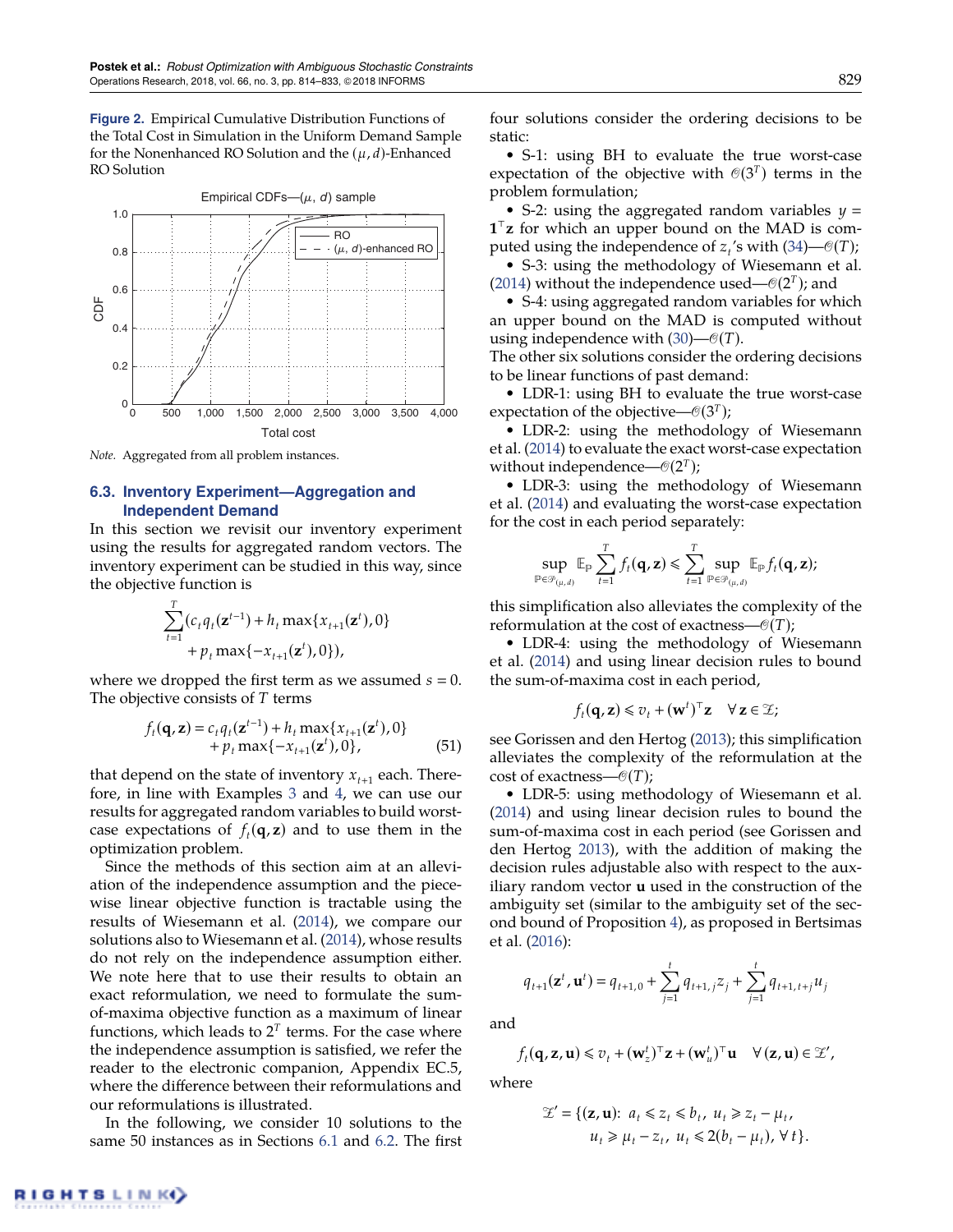|   | Cost expectation range                                                                                                                                            |       |       |       |       |       |       |       |       |       |
|---|-------------------------------------------------------------------------------------------------------------------------------------------------------------------|-------|-------|-------|-------|-------|-------|-------|-------|-------|
|   |                                                                                                                                                                   |       |       |       |       |       |       |       |       |       |
| В | $S-1$                                                                                                                                                             | $S-2$ | $S-3$ | $S-4$ | LDR-1 | LDR-2 | LDR-3 | LDR-4 | LDR-5 | LDR-6 |
|   | 0.25 [1,093,1,175] [1,124,1,205] [1,131,1,190] [1,131,1,190] [1,004,1,049] [1,058,1,093] [1,063,1,098] [1,154,1,192] [1,038,1,062] [1,058,1,092]                  |       |       |       |       |       |       |       |       |       |
|   | 0.5 $[1,038,1,175]$ $[1,065,1,205]$ $[1,061,1,190]$ $[1,061,1,190]$ $[970,1,049]$ $[1,029,1,093]$ $[1,033,1,098]$ $[1,138,1,192]$ $[1,005,1,062]$ $[1,028,1,092]$ |       |       |       |       |       |       |       |       |       |
|   | $0.75$ [1,079,1,175] [1,117,1,205] [1,106,1,190] [1,106,1,190] [994,1,049] [1,047,1,093] [1,052,1,098] [1,156,1,192] [1,021,1,062] [1,047,1,092]                  |       |       |       |       |       |       |       |       |       |

<span id="page-17-0"></span>**Table 5.** Results of the Inventory Management with Aggregated Random Vectors—Ranges for the Expectation of the Objective over  $\mathscr{P}_{(\mu, d, \beta)}$  (with Independence Assumption in Computing the Bounds)

*Notes.* Results for LDR-1 are readily taken from Table [2.](#page-14-1) The upper and lower bounds of the intervals are obtained ex post using BH results, after the solutions are found. All numbers are averages.

Compared to LDR-4, the dependence on **u** helps to take the dispersion information into account, as the results will show— $\mathcal{O}(T)$ ; and

• LDR-6: using our approximation [\(37\)](#page-10-3) to obtain upper bound on the worst-case expectation of each of the terms  $f_t(\mathbf{q}, \mathbf{z})$ , hence similar to LDR-4— $\mathcal{O}(T)$ .

Table [5](#page-17-0) presents the worst-case and best-case expectations for all 10 solutions, under the assumption of independence of  $z_t$  as in the first experiment. For the solutions with static decisions we can see that the new solutions S-2 and S-4 based on the aggregation are only slightly worse than the original solution based on BH bound with  $3<sup>T</sup>$  terms. For example, their worst-case expectations are 1,205 and 1,190, respectively, whereas solution S-1 yields 1,175, which makes them only 2% worse than the exact formulation.

Solutions S-3 and S-4 are identical for all instances since our aggregation technique is exact in this case, just as the method of Wiesemann et al. [\(2014\)](#page-20-24)—this is because in each case, the mean of the uncertain demand is in the middle of the support and the proportion of the MADs of *z<sup>t</sup>* 's to the support intervals' widths is the same for all *t*; see the description of the setting in Section [6.1.](#page-13-1)

We observe that the intervals obtained by our aggregated solutions LDR-6 are very similar to the two solutions obtained using the plain methodology of Wiesemann et al. [\(2014\)](#page-20-24); compare LDR-2 and LDR-3 versus LDR-6. This comes as a surprise since our bound [\(37\)](#page-10-3) is just an approximation, whereas the solution LDR-2 is exact and involves  $2^T$  terms in the problem formulation. Part of the explanation lies in the similarity of LDR-2 and LDR-3—we can see that in this problem, interchanging the supremization and summation in the objective does not change the results dramatically. For the last two solutions based on Wiesemann et al. [\(2014\)](#page-20-24) we notice first the exceptionally bad performance of LDR-4. This is because of the linear approximation of the sum-of-maxima costs, the objective function becomes linear in the uncertain parameter and no dispersion information is used. The LDR-5 solution, based on an extra enhancement of Bertsimas et al. [\(2016\)](#page-19-19), is able to use the dispersion information and gives the best intervals among the solutions with the size of formulation scaling as  $\mathcal{O}(T)$ .

### **6.4. Inventory Experiment—Aggregation and Dependent Demand**

Much of the discussion so far has revolved around the issue of independence of the demands  $z_t$  and in the previous subsection the solutions were evaluated using demand samples in which the demands from subsequent periods were independent. One may ask, how do the solutions perform when the realized demand sample exhibits some dependence pattern?

To investigate this, we run an experiment where the demands **z** are sampled using copulas that couple a multivariate distribution function to its marginal distributions. Separating the dependence structure between random variables from their marginal distributions makes them a premier tool for simulating correlated random variables when particular marginal distributions are desired (Sklar [1959\)](#page-20-40). In our case, we want the marginal distributions to come from our  $(\mu, d)$  sample (results for the uniform marginals are very similar).

We use the *T*-dimensional Gaussian copula<sup>[3](#page-19-20)</sup> and assume the dependence between the *z<sup>t</sup>* 's to follow an autocorrelative pattern where the correlations between the random variables used in the copula from periods *t*<sub>1</sub> and *t*<sub>2</sub> is equal to  $\rho$ <sup>|*t*<sub>1</sub>−*t*<sub>2</sub></sub>|</sup>, where  $\rho$  ∈ {0.1, 0.2, . . . . , 0.9}, that is, we use the correlation matrix:

<span id="page-17-1"></span>

| $\frac{1}{\rho^1}$                              | $\rho_1^1$ |          | $\rho^2$ $\rho^3$<br>$\rho^1$ $\rho^2$ |        | $\begin{bmatrix} \rho^4 & \rho^5 \\ \rho^3 & \rho^4 \end{bmatrix}$ |  |
|-------------------------------------------------|------------|----------|----------------------------------------|--------|--------------------------------------------------------------------|--|
| $\begin{array}{c} \vdots \\ \rho^5 \end{array}$ | $\rho^4$   | $\rho^3$ | $\rho^2$                               | $\rho$ | $\begin{matrix} \vdots \\ 1 \end{matrix}$                          |  |

For conciseness, we focus only on the LDR-1 and LDR-5 solutions.

Figure [3](#page-18-1) presents the results, with the respective mean costs and standard deviations plotted against the correlation strength  $\rho$ . The left panel shows that as the degree of correlation among the demands increases with  $\rho$  (on the horizontal axis), the mean costs obtained by solution LDR-5 approaches the one of LDR-1 and eventually becomes smaller, with the crossing point approximately around  $\rho = 0.6$ . In the right panel we see that the standard deviation of the costs obtained by LDR-5 is smaller than the one of LDR-1 for all values of ρ.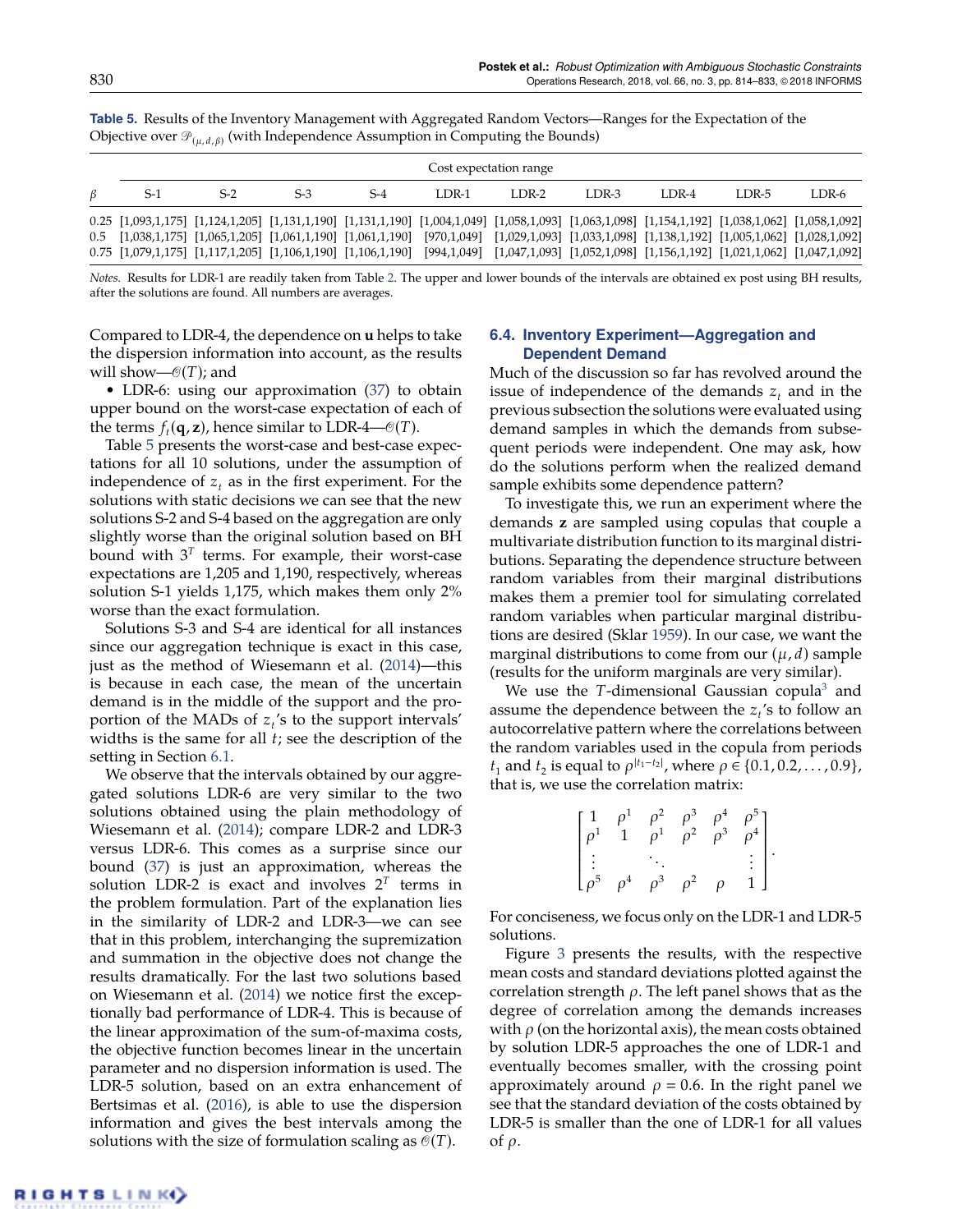<span id="page-18-1"></span>

*Note.* The left panel involves results on the simulated mean costs and the right panel on the standard deviations.

These results provide a strong argument that the LDR-5 solution, though being constructed on the basis of approximation [\(37\)](#page-10-3) and not assuming the independence of *z<sup>t</sup>* 's, might be better than the LDR-1 solution based on the full  $(\mu, d)$  information in situations when the realized demand exhibits dependence among its components from different periods. More generally, this indicates that the solutions based on aggregated random vectors, while being less computationally burdensome than the "exact solutions," can yield better performance when the true random variables deviate from the independence assumption.

#### <span id="page-18-0"></span>**6.5. Chance Constraints—Power of Different Safe Tractable Approximations**

We illustrate now the differences between (i) the power of the three approximations of the chance constraints, and (ii) knowing and not knowing the MAD. We consider here the following problem from Section 4.3.6.2 of Ben-Tal et al. [\(2009\)](#page-19-1):

<span id="page-18-2"></span>
$$
\max_{x_0} x_0
$$
\n
$$
\text{s.t. } \sup_{\mathbb{P} \in \mathcal{P}_{(\mu,d)}} \mathbb{P}\left(x_0 + \sum_{i=1}^{n_z} x_i z_i > 0\right) \leq \epsilon, \quad (52)
$$
\n
$$
x_i = 1, \quad i = 1, \dots, n_z.
$$

We solve this problem using all three safe tractable approximations of the chance constraint, for two different cases:

• no information about *d*—which corresponds to setting  $d_i = 1, i = 1, \dots, n_z$  (the largest possible value for *d<sup>i</sup>* ; see Remark [1,](#page-4-5) page [817,](#page-4-5) about the Edmundson-Madansky bound when *d* is maximum possible),

• knowing that  $d_i = d = 0.5, i = 1, ..., n_z$ .

We consider three probability levels:  $\epsilon \in \{10^{-1}, 10^{-2},$  $10^{-3}$ } and  $n_z = 128$ . Whereas safe approximations corresponding to Theorems [1](#page-12-3) and [2](#page-12-5) are well defined by the theorems, we need to choose the exponential polynomial used in the approximation of Theorem [3.](#page-13-3) Similar to Ben-Tal et al. [\(2009\)](#page-19-1), we use the polynomial

$$
\gamma_{d,T}(s) = \exp(s) \chi_{c^*}(s),
$$

where

$$
\chi_{c^*}(s) = \sum_{\nu=0}^d (c_{\nu}^* \exp(i\pi \nu s/T) + \bar{c}_{\nu}^* \exp(-i\pi \nu s/T))
$$

is an optimal solution of the best uniform approximation problem:

$$
\mathbf{c}^* \in \arg\min \left\{ \max_{-T \le s \le T} |\exp(s)\chi_{\mathbf{c}}(s) - \max\{1+s, 0\}|: 0 \le \chi_{\mathbf{c}}(s) \le \chi_{\mathbf{c}}(0) = 1, \forall s \in \mathbb{R} \right\}
$$

and  $exp(s) \chi_c(s)$  is convex nondecreasing on  $[-T, T]$ , with parameter values  $d = 11$  ("degree of approximation" of the function max $\{1 + s, 0\}$ ),  $T = 8$  ("window" width" on which the function max $\{1 + s, 0\}$  is approximated).

Table [6](#page-19-21) presents the results. First, for all safe approximations and all security levels, one can observe a substantial value of having the information about the parameters  $d_i$ . For example, for  $\epsilon = 0.01$  and the safe approximation according to Theorem 3, the optimal solution obtained without knowledge of *d* is −30.55, whereas the corresponding number for known  $d = 0.5$ is −21.69. A similar pattern can be observed for other values of  $\epsilon$  and other approximations.

Secondly, one can see the increasing power of the safe tractable approximations that use exactly the same information. For example, for  $\epsilon = 10^{-3}$  and  $d = 0.5$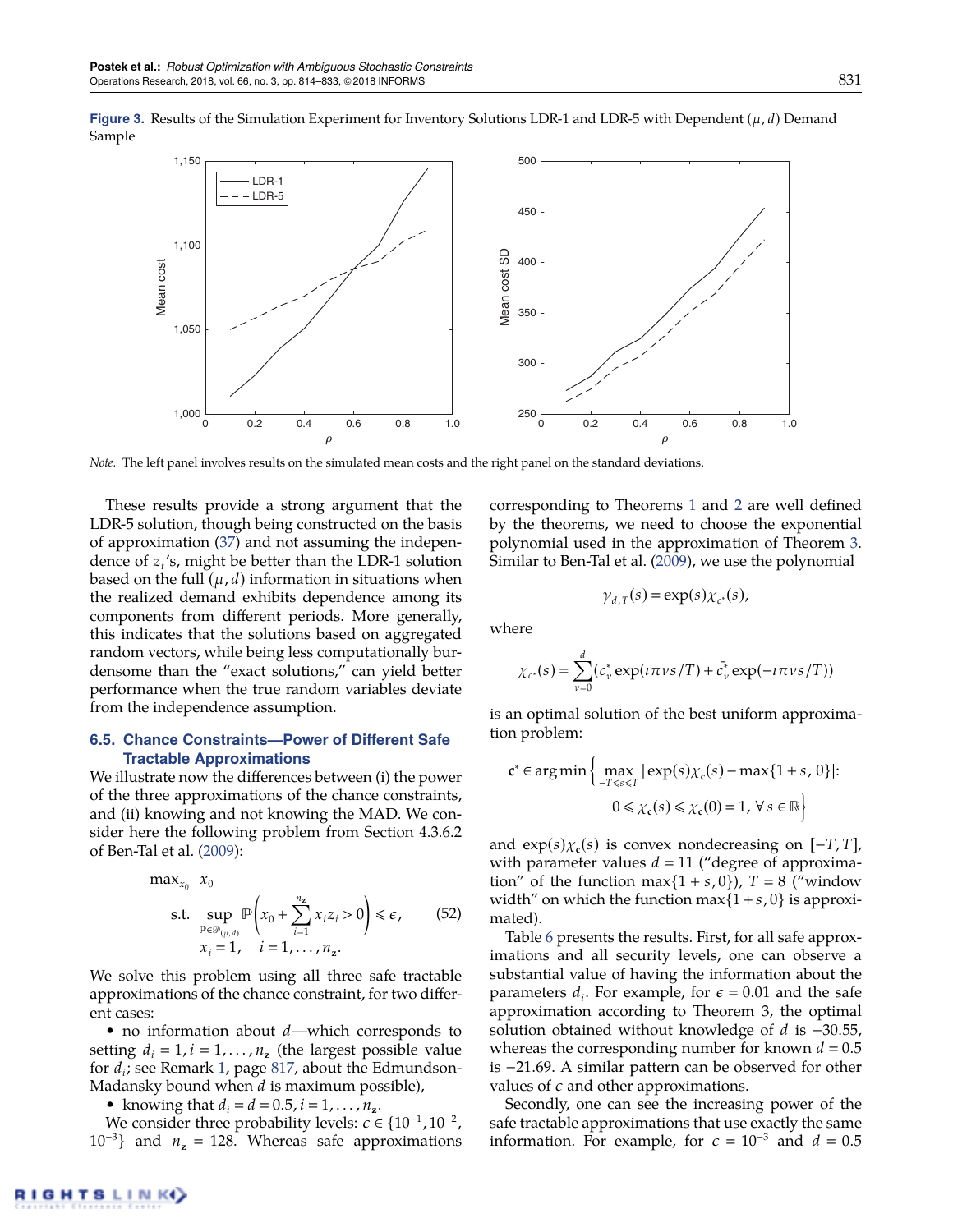<span id="page-19-21"></span>**Table 6.** Maximum Values of  $x_0$  in Problem [\(52\)](#page-18-2), Depending on the Safe Tractable Approximation Used, Probability Bound, and the Assumptions on the Knowledge About *d*

|            |                               | Maximum $x_0$        |                      |                      |  |
|------------|-------------------------------|----------------------|----------------------|----------------------|--|
| $\epsilon$ | Safe approximation            | Theorem 1            | Theorem 2            | Theorem 3            |  |
| $10^{-1}$  | Unknown d                     | $-24.28$             | $-24.21$             | $-20.43$             |  |
| $10^{-2}$  | $d = 0.5$<br>Unknown d        | $-17.16$<br>$-34.34$ | $-17.14$<br>$-34.13$ | $-14.48$<br>$-30.55$ |  |
| $10^{-3}$  | $d = 0.5$<br>Unknown <i>d</i> | $-24.27$<br>$-42.05$ | $-24.20$<br>$-41.67$ | $-21.69$<br>$-38.34$ |  |
|            | $d = 0.5$                     | $-29.73$             | $-29.60$             | $-27.25$             |  |

the subsequent optimal values are −29.73, −29.60, and  $-27.25$ . For all values of  $\epsilon$  and  $d$  there is a bigger difference between the second and third tractable approximation than between the first and second.

This example illustrates the extra power because of the knowledge of *d*, giving a strong reason to estimate this quantity in order to obtain better chance constraint approximations. Also, the difference between the quality of the safe tractable approximations of Theorems [1–](#page-12-3)[3](#page-13-3) illustrates that the exponential polynomialbased approximations are very powerful if the parameters *a*, *b*, µ, and *d* can be estimated with sufficient precision.

# <span id="page-19-10"></span>**7. Summary**

In this paper, we have considered two types of ambiguous stochastic constraints—expected feasibility constraints and chance constraints. In contrast to previous research, which employs the variance as a dispersion measure, we use the mean absolute deviation. This allows us to use the 1972 results of BH on tight upper and lower bounds on the expectation of a convex function of a random variable, and thus, to provide convex robust counterparts for expected feasibility constraints and to obtain safe tractable approximations of ambiguous chance constraints. Numerical examples show the proposed methodology to perform well and, in particular, to offer substantial improvements in the worst-case expected performance and the probabilistic guarantees on the constraints' feasibility. In particular, for the worst-case expected feasibility constraints, we identify an important class of functions for which we can relax the assumption of independence of random variables needed by BH, and for which we construct highly computationally tractable approximations. Numerical experiments show that these approximations yield good practical performance and can be preferred in settings where the independence assumption of the random variables does not hold.

### **Acknowledgments**

The authors are grateful to the associate editor and the three anonymous referees whose comments and suggestions have greatly improved the paper's results and exposition.

#### **Endnotes**

<span id="page-19-13"></span>**[1](#page-7-2)**As a special case, one can choose only one scenario, corresponding to the nominal values of the uncertain parameters (Iancu and Trichakis [2013\)](#page-20-36).

<span id="page-19-16"></span>**[2](#page-8-6)**One may also use other decision rules. However, we limit ourselves to the analysis of the linear case as the linear decision rules are very often a powerful enough tool; see Bertsimas et al. [\(2010\)](#page-19-22). Moreover, the (non)convexity of the problem resulting from the application of linear decision rules is easy to verify; see Boyd and Vandenberghe [\(2004\)](#page-19-17).

<span id="page-19-20"></span>**[3](#page-17-1)**We use the MATLAB function copularnd( ). As this function simulates only the CDFs of the marginal distributions, we need to convert them into the respective uniform and  $(\mu, d)$  sample by inverting their distribution functions.

#### **References**

- <span id="page-19-18"></span>Ardestani-Jaafari A, Delage E (2016) Robust optimization of sums of piecewise linear functions with application to inventory problems. *Oper. Res.* 64(2):474–494.
- <span id="page-19-11"></span>Baillie RT, Booth GG, Tse Y, Zabotina T (2002) Price discovery and common factor models. *J. Financial Markets* 5(3):309–321.
- <span id="page-19-14"></span>Ben-Tal A, den Hertog D (2011) Immunizing conic quadratic optimization problems against implementation errors. *Math. Programming* 149(1–2):265–299.
- <span id="page-19-5"></span>Ben-Tal A, Hochman E (1972) More bounds on the expectation of a convex function of a random variable. *J. Appl. Probab.* 9(4): 803–812.
- <span id="page-19-6"></span>Ben-Tal A, Hochman E (1985) Approximation of expected returns and optimal decisions under uncertainty using mean and mean absolute deviation. *Zeitschrift Oper. Res.* 29(7):285–300.
- <span id="page-19-0"></span>Ben-Tal A, Nemirovski A (1998) Robust convex optimization. *Math. Oper. Res.* 23(4):769–805.
- <span id="page-19-2"></span>Ben-Tal A, den Hertog D, Vial J-P (2015) Deriving robust counterparts of nonlinear uncertain inequalities. *Math. Programming* 149(1– 2):265–299.
- <span id="page-19-1"></span>Ben-Tal A, El Ghaoui L, Nemirovski A (2009) *Robust Optimization* (Princeton University Press, Princeton, NJ).
- <span id="page-19-15"></span>Ben-Tal A, Goryashko A, Guslitzer E, Nemirovski A (2004) Adjustable robust solutions of uncertain linear programs. *Math. Programming* 99(2):351–376.
- <span id="page-19-7"></span>Ben-Tal A, den Hertog D, De Waegenaere A, Melenberg B, Rennen G (2013) Robust solutions of optimization problems affected by uncertain probabilities. *Management Sci.* 59(2):341–357.
- <span id="page-19-22"></span>Bertsimas D, Iancu DA, Parrilo PA (2010) Optimality of affine policies in multistage robust optimization. *Math. Oper. Res.* 35(2): 363–394.
- <span id="page-19-19"></span>Bertsimas D, Sim M, Zhang M (2016) A practically efficient approach for solving adaptive distributionally robust linear optimization problems. Working paper, Massachusetts Institute of Technology, Cambridge. [http://www.optimization-online.org/](http://www.optimization-online.org/DB_FILE/2016/03/5353.pdf) [DB\\_FILE/2016/03/5353.pdf.](http://www.optimization-online.org/DB_FILE/2016/03/5353.pdf)
- <span id="page-19-3"></span>Birge JR, Wets RJ-B (1987) Computing bounds for stochastic programming problems by means of a generalized moment problem. *Math. Oper. Res.* 12(1):149–162.
- <span id="page-19-17"></span>Boyd S, Vandenberghe L (2004) *Convex Optimization* (Cambridge University Press, Cambridge, UK).
- <span id="page-19-8"></span>Calafiore GC, El Ghaoui L (2006) On distributionally robust chanceconstrained linear programs. *J. Optim. Theory Appl.* 130(1):1–22.
- <span id="page-19-9"></span>Delage E, Ye Y (2010) Distributionally robust optimization under moment uncertainty with application to data-driven problems. *Oper. Res.* 58(3):595–612.
- <span id="page-19-12"></span>de Ruiter F, den Hertog D, Brekelmans R (2016) The impact of the existence of multiple adjustable robust solutions. *Math. Programming* 160(1–2):531–545.
- <span id="page-19-4"></span>Dulá JH (1992) An upper bound on the expectation of simplicial functions of multivariate random variables. *Math. Programming* 55(1–3):69–80.